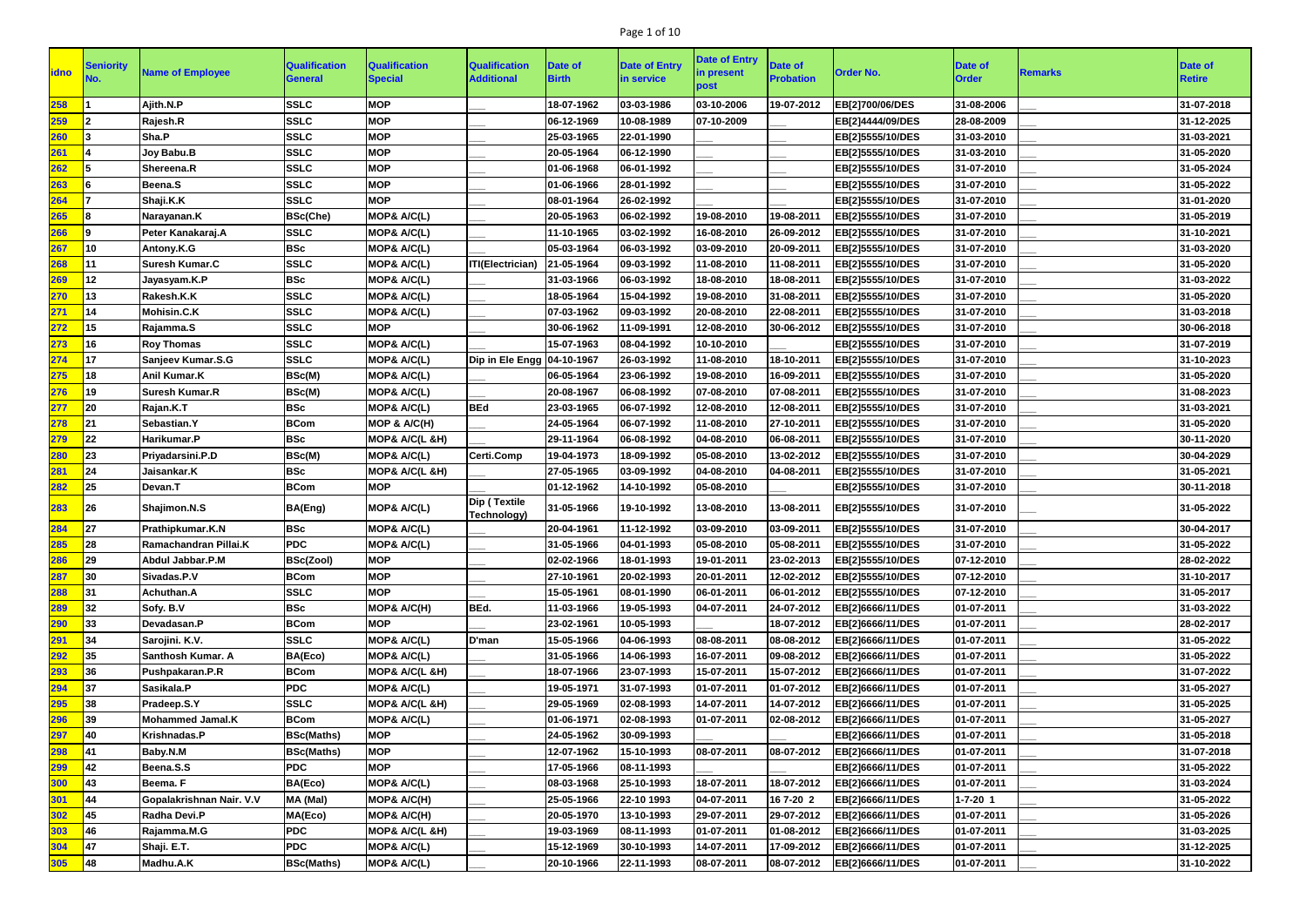# Page 2 of 10

|              |                  |                          |                                        |                                        |                                                     |                         |                                    | <b>Date of Entry</b>     |                                    |                    |                                |                                            |                          |
|--------------|------------------|--------------------------|----------------------------------------|----------------------------------------|-----------------------------------------------------|-------------------------|------------------------------------|--------------------------|------------------------------------|--------------------|--------------------------------|--------------------------------------------|--------------------------|
| <b>lidno</b> | <b>Seniority</b> | <b>Name of Employee</b>  | <b>Qualification</b><br><b>General</b> | <b>Qualification</b><br><b>Special</b> | <b>Qualification</b><br><b>Additional</b>           | Date of<br><b>Birth</b> | <b>Date of Entry</b><br>in service | in present               | <b>Date of</b><br><b>Probation</b> | <b>Order No.</b>   | <b>Date of</b><br><b>Order</b> | <b>Remarks</b>                             | Date of<br><b>Retire</b> |
|              |                  |                          |                                        |                                        |                                                     |                         |                                    | ວ໐st                     |                                    |                    |                                |                                            |                          |
| 306          | 49               | Somasundaran. C.K        | <b>SSLC</b>                            | MOP& A/C(L)                            | <b>D'sman Civil</b>                                 | 25-05-1969              | 04-11-1993                         | 08-07-2011               | 30-12-2014                         | EB[2]6666/11/DES   | 01-07-2011                     |                                            | 31-05-2025               |
| 307          | 50               | <b>Babu.K.K</b>          | BA(Eco)                                | <b>MOP</b>                             |                                                     | 12-04-1965              | 01-12-1993                         |                          |                                    | EB[2]6666/11/DES   | 01-07-2011                     |                                            | 30-04-2021               |
| 308          | 51               | Sulakha. A               | <b>BSc(Maths)</b>                      | MOP& A/C(L)                            |                                                     | 20-05-1969              | 15-11-1993                         | 18-07-2011               | 23-08-2012                         | EB[2]6666/11/DES   | 01-07-2011                     |                                            | 31-05-2025               |
| 309          | 52               | <b>Babu George</b>       | <b>SSLC</b>                            | <b>MOP</b>                             |                                                     | 11-03-1964              | 04-11-1993                         |                          |                                    | EB[2]6666/11/DES   | 01-07-2011                     |                                            | 31-03-2020               |
| 310          | 53               | Geethakumari. V.N        | <b>SSLC</b>                            | MOP& A/C(L)                            | <b>Dip in Civil</b><br>Engg.                        | 10-04-1965              | 19-11-1993                         | 11-07-2011               | 22-07-2012                         | EB[2]6666/11/DES   | 01-07-2011                     |                                            | 30-04-2021               |
| 311          | 54               | Radhakrishnan. P         | <b>BSc</b>                             | MOP& A/C(L)                            |                                                     | 27-05-1967              | 08-11-1993                         |                          | 14-09-2012                         | EB[2]6666/11/DES   | 01-07-2011                     |                                            | 31-05-2023               |
| 312          | 55               | Indira Devi. K           | <b>BSc</b>                             | <b>MOP&amp; A/C(L)</b>                 |                                                     | 22-04-1962              | 12-11-1993                         |                          | 17-08-2012                         | EB[2]6666/11/DES   | 01-07-2011                     |                                            | 30-04-2018               |
| 313          | 56               | Raju.T.B                 | <b>SSLC</b>                            | <b>MOP</b>                             | Dip.in<br><b>Computer</b>                           | 16-03-1966              | 26-11-1993                         |                          |                                    | EB[2]6666/11/DES   | 01-07-2011                     |                                            | 31-03-2022               |
| 314          | 57               | Annapoorneswary A.M.     | <b>BSc(Maths)</b>                      | MOP& A/C(L)                            |                                                     | 17-05-1965              | 12-11-1993                         | 20-08-2011               | 22-12-2012                         | EB[2]6666/11/DES   | 01-07-2011                     |                                            | 31-05-2021               |
| 315          | 158              | Nazar.C.A.               | <b>BSc(Maths)</b>                      | <b>MOP</b>                             | DCA, T/W E &<br>M(L)                                | 28-04-1964              | 14-12-1993                         |                          |                                    | EB[2]6666/11/DES   | 01-07-2011                     |                                            | 30-04-2020               |
| 316          | 59               | Manoj Babu.M.T           | <b>SSLC</b>                            | MOP& A/C(L)                            |                                                     | 15-05-1964              | 10-11-1993                         | 27-07-2011               | 18-09-2012                         | EB[2]6666/11/DES   | 01-07-2011                     |                                            | 31-05-2020               |
| 317          | <b>60</b>        | Noble Singh. R.T         | <b>BSc(Stat)</b>                       | MOP& A/C(L)                            | <b>BEd</b>                                          | 25-01-1967              | 06-12-1993                         | 04/07/2011A N 19-07-2012 |                                    | EB[2]6666/11/DES   | 01-07-2011                     |                                            | 31-01-2023               |
| 318          | 61               | Jayachandran Nair.M      | <b>SSLC</b>                            | <b>MOP</b>                             |                                                     | 30-04-1961              | 25-04-1991                         | 05-07-2011               | 05-07-2012                         | EB[2]6666/11/DES   | 01-07-2011                     |                                            | 30-04-2017               |
| 319          | 62               | Sabu. R                  | <b>BSc(Maths)</b>                      | MOP& A/C(L)                            |                                                     | 30-05-1965              | 06-01-1994                         | 27-07-2011               | 27-07-2012                         | EB[2]6666/11/DES   | 01-07-2011                     |                                            | 31-05-2021               |
| 320          | 63               | Usha.K.R                 | <b>SSLC</b>                            | <b>MOP</b>                             |                                                     | 29-12-1968              | 07-01-1994                         | 25-07-2011               | 25-01-2014                         | EB[2]6666/11/DES   | 01-07-2011                     |                                            | 31-12-2024               |
| 321          | 64               | Dasaradhan.E             | <b>SSLC</b>                            | <b>MOP</b>                             | <b>JDC</b>                                          | 20-03-1966              | 31-01-1994                         |                          |                                    | EB[2]6666/11/DES   | 01-07-2011                     |                                            | 31-03-2022               |
| 322          | 65               | Suma.K.K                 | BA(Eco)                                | MOP& A/C(L &H)                         |                                                     | 02-04-1968              | 17-01-1994                         |                          |                                    | EB[2]6666/11/DES   | 01-07-2011                     |                                            | 30-04-2024               |
| 323          | 66               | Biju. K                  | PDC                                    | <b>MOP</b>                             |                                                     | 28-05-1970              | 03-02-1994                         | 25-07-2011               | 24-07-2013                         | EB[2]6666/11/DES   | 01-07-2011                     |                                            | 31-05-2026               |
| 324          | 67               | <b>Kumari Beena.B</b>    | <b>SSLC</b>                            | MOP& A/C(L)                            |                                                     | 10-05-1964              | 08-02-1994                         | 04-07-2011               | 01-02-2013                         | EB[2]6666/11/DES   | 01-07-2011                     |                                            | 31-05-2020               |
| 325          | 68               | Nizarudeen. M            | <b>SSLC</b>                            | MOP& A/C(L)                            |                                                     | 27-05-1966              | 21-02-1994                         | 04-07-2011               | 04-07-2012                         | EB[2]6666/11/DES   | 01-07-2011                     |                                            | 31-05-2022               |
| 326          | 69               | <b>Sabitha Thomas</b>    | <b>BSc(Che)</b>                        | MOP& A/C(L)                            |                                                     | 24-08-1965              | 16-02-1994                         | 24-08-2011               | 24-08-2012                         | EB[2]6666/11/DES   | 01-07-2011                     |                                            | 31-08-2021               |
| 327          | 70               | Shajitha.M.A             | <b>BSc(Maths)</b>                      | MOP& A/C(L)                            |                                                     | 31-03-1967              | 07-11-1994                         |                          | 13-12-2012                         | EB[2]6666/11/DES   | 01-07-2011                     |                                            | 31-03-2023               |
| 328          | 71               | Hareesh. S               | <b>BSc(Zool)</b>                       | MOP& A/C(L)                            |                                                     | 31-05-1971              | 21-04-1994                         |                          |                                    | EB[2]6666/11/DES   | 01-07-2011                     |                                            | 31-05-2027               |
| 329          | 72               | Subramannian.K           | <b>SSLC</b>                            | MOP& A/C(L)                            |                                                     | 08-12-1963              | 16-05-1994                         | 03-08-2011               | 10-08-2012                         | EB[2]6666/11/DES   | 01-07-2011                     |                                            | 31-12-2019               |
| 330          | 73               | Prema.M.V                | <b>PDC</b>                             | MOP& A/C(L)                            | <b>TTC</b>                                          | 11-04-1970              | 05-05-1994                         | 25-07-2011               | 04-08-2012                         | EB[2]6666/11/DES   | 01-07-2011                     |                                            | 30-04-2026               |
| 331          | 74               | Madhu.P                  | <b>SSLC</b>                            | <b>MOP</b>                             |                                                     | 30-04-1971              | 29-04-1994                         | 11-07-2011               |                                    | EB[2]6666/11/DES   | 01-07-2011                     |                                            | 30-04-2027               |
| 332          | 75               | Elizabath Mareena Joseph | <b>BSc</b>                             | MOP& A/C(L)                            |                                                     | 22-05-1971              | 05-05-1994                         | 05-08-2011               | 11-08-2012                         | EB[2]6666/11/DES   | 01-07-2011                     |                                            | 31-05-2027               |
| 333          | 76               | Jamal.K.M                | <b>PDC</b>                             | <b>MOP&amp; A/C(L)</b>                 |                                                     | 26-04-1972              | 09-05-1994                         | 18-08-2011               | 10-04-2013                         | EB[2]6666/11/DES   | 01-07-2011                     |                                            | 30-04-2028               |
| 334          | 77               | <b>George Jacob</b>      | <b>BSc</b>                             | <b>MOP&amp; A/C(H)</b>                 |                                                     | 25-04-1972              | 31-05-1994                         | 08-08-2011               | 21-08-2012                         | EB[2]6666/11/DES   | 01-07-2011                     |                                            | 30-04-2028               |
| 335          | 78               | Geetha S A               | <b>BSc(Maths)</b>                      | MOP& A/C(L)                            |                                                     | 17-03-1965              | 21-06-1994                         | 29-07-2011               | 19-09-2012                         | EB[2]6666/11/DES   | 01-07-2011                     |                                            | 31-03-2021               |
| 336          | 79               | <b>Saijo Chalissery</b>  | <b>BSc(Maths)</b>                      | MOP& A/C(L &H)                         | PG Dip. In<br>Journalism                            | 30-05-1972              | 14-06-1994                         | 25-08-2011               |                                    | EB[2]6666/11/DES   | 12-08-2011                     |                                            | 31-05-2028               |
| 337          | 80               | <b>Saraswathy PD</b>     | BA(Eco)                                | MOP& A/C(L)                            |                                                     | 16-03-1962              | 06-07-1994                         | 12-09-2011               | 13-09-2012                         | EB[2]6666/11/DES   | 12-08-2011                     |                                            | 31-03-2018               |
| 338          | 81               | <b>Antony V V</b>        | BA(Eco)                                | <b>MOP</b>                             |                                                     | 28-05-1962              | 22-07-1994                         | 17-10-2011               |                                    | EB[2]6666/11/DES   | 12-08-2011                     |                                            | 31-05-2018               |
| 339          | 82               | Sasi.M.K                 | <b>SSLC</b>                            | <b>MOP</b>                             |                                                     | 10-03-1962              | 23-08-1994                         | 20-09-2011               | 21-09-2013                         | EB[2]6666/11/DES   | 12-08-2011                     |                                            | 31-03-2018               |
| 340          | 83               | Sreekala S               | <b>SSLC</b>                            | <b>MOP&amp; A/C(L)</b>                 | <b>D'sman Civil,</b><br>T/W E & M (L)               | 28-05-1969              | 27-07-1994                         | 01-02-2012               | 08-02-2013                         | EB(2)6666/2011/DES | 28-01-2012                     |                                            | 31-05-2025               |
| 341          | 84               | Zakkir Hussain M.A       | <b>BSc(Maths)</b>                      | MOP & A/C(H)                           |                                                     | 30-05-1968              | 19-08-1994                         |                          | 08-03-2013                         | EB(2)6666/2011/DES | 28-01-2012                     |                                            | 31-05-2024               |
| 342          | 85               | Salim.P.M                | <b>SSLC</b>                            | <b>MOP&amp; A/C(L)</b>                 | Dip.in<br>Mech.Engg.                                | 24-05-1964              | 08-09-1994                         | 08/02/2012<br>AN         | 10-02-2013                         | EB(2)6666/2011/DES | 28-01-2012                     |                                            | 31-05-2020               |
| 343          | 86               | <b>Balakrishnan.S</b>    | <b>BSc(Maths)</b>                      | MOP& A/C(L)                            |                                                     | 15-03-1966              | 05-09-1994                         | 01-02-2012               | 01-02-2013                         | EB(2)6666/2011/DES | 28-01-2012                     |                                            | 31-03-2022               |
| 344          | 87               | Vijayakumari. A          | <b>SSLC</b>                            | <b>MOP&amp; A/C(L)</b>                 |                                                     | 14-05-1965              | 23-09-1994                         | 21-02-2012               | 24-03-2013                         | EB(2)6666/2011/DES | 28-01-2012                     |                                            | 31-05-2021               |
| 345          | 88               | Binu. B.K                | <b>BSc(Maths)</b>                      | <b>MOP&amp; A/C(L)</b>                 |                                                     | 31-05-1967              | 27-09-1994                         | 06-02-2012               |                                    | EB(2)6666/2011/DES | 28-01-2012                     |                                            | 31-05-2023               |
| 346          | 89               | Radhamony. N.A           | <b>BSc(Maths)</b>                      | MOP& A/C(H)                            | $\sqrt{7/N}$ E (L), ANM $\Big _{01-01-1966}$<br>Tng |                         | 28-09-1994                         | 05-03-2012               | 05-03-2013                         | EB(2)6666/2011/DES | 28-01-2012                     |                                            | 31-12-2021               |
| 347          | <b>90</b>        | Minie. O.K               | <b>BSc(Che)</b>                        | MOP& A/C(L)                            | <b>HDC</b>                                          | 15-05-1967              | 26-09-1994                         | 31-01-2012               |                                    | EB(2)6666/2011/DES | 28-01-2012                     | LWA for 4 years from 31/08/2012 31-05-2023 |                          |
| 348          | 91               | Sajitha Beevi. A         | <b>BSc</b>                             | <b>MOP&amp; A/C(L)</b>                 | <b>HDC</b>                                          | 20-05-1963              | 31-10-1994                         | 08-02-2012               | 08-02-2013                         | EB(2)6666/2011/DES | 28-01-2012                     |                                            | 31-05-2019               |
| 349          | 92               | Ajithkumar. R            | <b>SSLC</b>                            | MOP& A/C(L)                            |                                                     | 31-05-1965              | 21-10-1994                         | 08-03-2012               | 08-03-2013                         | EB(2)6666/2011/DES | 28-01-2012                     |                                            | 31-05-2021               |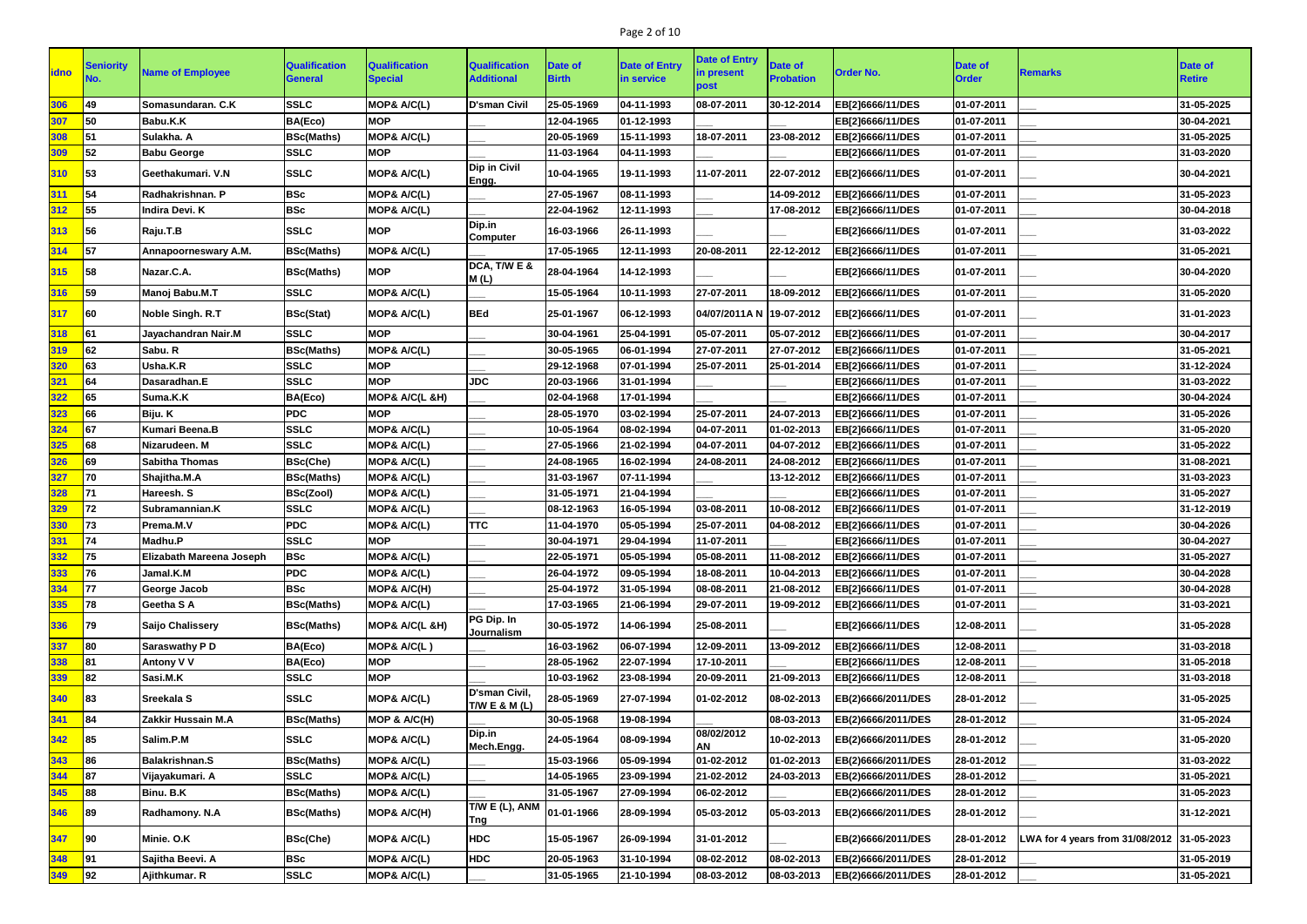# Page 3 of 10

|             |                  |                         |                      |                        |                                                  |              |                      | <b>Date of Entry</b> |                  |                      |              |                |                |
|-------------|------------------|-------------------------|----------------------|------------------------|--------------------------------------------------|--------------|----------------------|----------------------|------------------|----------------------|--------------|----------------|----------------|
| <b>idno</b> | <b>Seniority</b> | <b>Name of Employee</b> | <b>Qualification</b> | <b>Qualification</b>   | <b>Qualification</b>                             | Date of      | <b>Date of Entry</b> | in present           | <b>Date of</b>   | <b>Order No.</b>     | Date of      | <b>Remarks</b> | <b>Date of</b> |
|             | No.              |                         | <b>General</b>       | <b>Special</b>         | <b>Additional</b>                                | <b>Birth</b> | in service           | post                 | <b>Probation</b> |                      | <b>Order</b> |                | <b>Retire</b>  |
| 350         | 93               | Jagathamma. K.S         | <b>BSc</b>           | <b>MOP&amp; A/C(L)</b> | <b>T/W E(H), M(L)</b>                            | 22-02-1964   | 22-09-1994           | 05-03-2012           | 25-03-2013       | EB(2)6666/2011/DES   | 16-02-2012   |                | 29-02-2020     |
| 351         | 94               | Zakir Hussain.P.M       | <b>PDC</b>           | <b>MOP</b>             |                                                  | 27-05-1966   | 03-11-1994           |                      | 08-03-2013       | EB(2)6666/2011/DES   | 16-02-2012   |                | 31-05-2022     |
| 352         | 95               | Rajalakshmi.M.V         | <b>PDC</b>           | MOP& A/C(L)            | T/W $E(H)$ ,<br><b>Computer</b><br>training      | 30-05-1967   | 10-10-1994           |                      |                  | EB(2)6666/2011/DES   | 16-02-2012   |                | 31-05-2023     |
| 353         | 96               | Hajira Beevi.P.S        | <b>SSLC</b>          | <b>MOP</b>             |                                                  | 16-04-1968   | 10-10-1994           |                      |                  | EB(2)6666/2011/DES   | 16-02-2012   |                | 30-04-2024     |
| 354         | 97               | Baburajan. C.K          | <b>SSLC</b>          | MOP& A/C(L)            |                                                  | 18-02-1964   | 17-10-1994           | 04-08-2012           | 31-10-2013       | EB(2)17017/2012/ DES | 25-07-2012   |                | 29-02-2020     |
| 355         | 98               | <b>Job Thomas</b>       | <b>BSc(Maths)</b>    | MOP& A/C(H)            | T/W E(H)                                         | 05-02-1968   | 11-11-1994           | 10-08-2012           | 10-08-2013       | EB(2)17017/2012/ DES | 25-07-2012   |                | 29-02-2024     |
| 356         | 99               | Sabu.P.G                | <b>BSc</b>           | MOP& A/C(L)            |                                                  | 01-06-1970   | 19-10-1994           | 23-08-2012           | 13-09-2013       | EB(2)17017/2012/ DES | 25-07-2012   |                | 31-05-2026     |
| 357         | 100              | Lasitha K.P             | <b>SSLC</b>          | MOP& A/C(L)            |                                                  | 08-02-1965   | 01-12-1994           | 04-09-2012           |                  | EB(2)17017/2012/ DES | 25-07-2012   |                | 28-02-2021     |
| 358         | 101              | Sunil Dethan. C         | <b>SSLC</b>          | MOP& A/C(L)            |                                                  | 07-05-1964   | 28-11-1994           | 27-07-2012           | 03-08-2013       | EB(2)17017/2012/ DES | 25-07-2012   |                | 31-05-2020     |
| 359         | 102              | Rameesa. L.M            | <b>BCom(Co-opn)</b>  | MOP& A/C(L&H)          | <b>JDC</b>                                       | 24-05-1967   | 29-11-1994           | 28-09-2012           | 28-09-2013       | EB(2)17017/2012/ DES | 25-07-2012   |                | 31-05-2023     |
| 360         | 103              | Rajalakshmi. V          | <b>BSc</b>           | MOP& A/C(L)            | <b>ANM Trg</b>                                   | 25-01-1967   | 31-12-1994           |                      | 14-09-2013       | EB(2)17017/2012/ DES | 25-07-2012   |                | 31-01-2023     |
| 361         | 104              | Jose. N                 | <b>SSLC</b>          | <b>MOP</b>             |                                                  | 21-04-1965   | 20-02-1990           | 26-05-2015           |                  | EB(2)17017/2012/ DES | 25-07-2012   |                | 30-04-2021     |
| 362         | 105              | Babu. D                 | BA                   | MOP& A/C(L)            |                                                  | 18-06-1964   | 21-02-1990           |                      | 27-08-2013       | EB(2)17017/2012/ DES | 25-07-2012   |                | 30-06-2020     |
| 363         | 106              | Sam John                | MA(Eco)              | MOP& A/C(L)            | <b>PGDCA</b>                                     | 11-05-1974   | 18-02-1995           | 08-08-2012           | 14-08-2013       | EB(2)17017/2012/ DES | 25-07-2012   |                | 31-05-2030     |
| 364         | 107              | RameshKumar P.K         | <b>PDC</b>           | MOP& A/C(L)            | <b>TTC</b>                                       | 10-04-1974   | 30-03-1995           | 07-08-2012           | 15-12-2013       | EB(2)17017/2012/ DES | 25-07-2012   |                | 30-04-2030     |
| 365         | 108              | Anjali.M                | <b>BSc(Maths)</b>    | MOP& A/C(L)            |                                                  | 08-05-1971   | 28-08-1995           | 27-07-2012           | 27-07-2013       | EB(2)17017/2012/ DES | 25-07-2012   |                | 31-05-2027     |
| 366         | 109              | Reena Joseph. V         | BA(Eco)              | MOP& A/C(L)            |                                                  | 31-05-1971   | 28-08-1995           | 24-08-2012           | 03-09-2013       | EB(2)17017/2012/ DES | 25-07-2012   |                | 31-05-2027     |
| 367         | 110              | Sajeeb.U                | <b>BSc(Maths)</b>    | MOP& A/C(L)            |                                                  | 25-05-1973   | 13-09-1995           | 06-08-2012           | 21-08-2013       | EB(2)17017/2012/ DES | 25-07-2012   |                | 31-05-2029     |
| 368         | 111              | Sureshkumar.V           | <b>BSc</b>           | MOP & A/C(H)           |                                                  | 09-05-1961   | 20-11-1995           | 08-08-2012           | 03-02-2014       | EB(2)17017/2012/ DES | 25-07-2012   |                | 31-05-2017     |
| 369         | 112              | Sreelatha.N.B           | <b>Bcom</b>          | MOP& A/C(L&H)          |                                                  | 20-04-1975   | 07-12-1995           |                      | 09-08-2013       | EB(2)17017/2012/ DES | 25-07-2012   |                | 30-04-2031     |
| 370         | 113              | Chandrasekhara Pillai.B | BA(Eco)              | <b>MOP</b>             |                                                  | 10-05-1961   | 05-04-1990           | 08-08-2012           | 15/08/ 013       | EB(2)17017/2012/ DES | 25 7-20 2    |                | 31-05-2017     |
| 371         | 114              | Retnakumar Pillai. K    | <b>BSc</b>           | MOP& A/C(L)            |                                                  | 20-05-1966   | 08-04-1996           | 06-08-2012           | 20-08-2013       | EB(2)17017/2012/DES  | 25-07-2012   |                | 31-05-2022     |
| 372         | 115              | Somasekharan Nair.K     | <b>SSLC</b>          | <b>MOP</b>             |                                                  | 10-05-1962   | 15-11-1990           | 01-10-2012           | 01-10-2013       | EB(2)17017/2012/ DES | 25-07-2012   |                | 31-05-2018     |
| 373         | 116              | Jaya V.G                | <b>BSc</b>           | <b>MOP</b>             |                                                  | 13-11-1962   | 29-07-1996           | 06-08-2012           | 06-08-2013       | EB(2)17017/2012/ DES | 25-07-2012   |                | 30-11-2018     |
| 374         | 117              | Vinayachandran Pillai.S | <b>BSc</b>           | MOP& A/C(L &H)         |                                                  | 30-04-1967   | 15-07-1996           |                      |                  | EB(2)17017/2012/ DES | 25-07-2012   |                | 30-04-2023     |
| 375         | 118              | Karthika Raj            | <b>BCom</b>          | MOP& A/C(L)            |                                                  | 31-05-1970   | 11-06-1996           | 16-11-2012           | 24-05-2014       | EB(2)17017/2012/ DES | 25-09-2012   |                | 31-05-2026     |
| 376         | 119              | Sabu P.G                | MA(Eco)              | <b>MOP</b>             |                                                  | 20-07-1972   | 19-07-1996           | 16-11-2012           | 24-05-2014       | EB(2)17017/2012/ DES | 25-09-2012   |                | 31-07-2028     |
| 377         | 120              | <b>Sreekumar. C</b>     | <b>BCom</b>          | MOP& A/C(L)            |                                                  | 29-04-1972   | 23-07-1996           | 06-10-2012           | 09-10-2013       | EB(2)17017/2012/ DES | 25-09-2012   |                | 30-04-2028     |
| 378         | 121              | Suresh Kumar.P          | <b>BCom</b>          | MOP& A/C(L)            | Dip.in<br>Journalism<br>&Comm                    | 30-05-1962   | 30-09-1996           | 08-10-2012           | 18-10-2013       | EB(2)17017/2012/ DES | 25-09-2012   |                | 31-05-2018     |
| 379         | 122              | Gopalakrishnan.P        | <b>BSc(Maths)</b>    | MOP& A/C(L)            |                                                  | 28-05-1961   | 28-11-1996           |                      |                  | EB(2)17017/2012/DES  | 25-09-2012   |                | 31-05-2017     |
| 380         | 123              | Aravindakshan. V        | <b>SSLC</b>          | <b>MOP</b>             |                                                  | 15-03-1968   | 15-02-1994           |                      |                  | EB(2)17017/2012/DES  | 25-09-2012   |                | 31-03-2024     |
| 381         | 124              | <b>Prabhakumari.P</b>   | MA(Eco)              | MOP& A/C(L &H)         |                                                  | 02-02-1976   | 17-04-1997           | 01-10-2012           | 22/ 0/20 3       | EB(2)17017/2012/ DES | 259202       |                | 29-02-2032     |
| 382         | 125              | <b>Bijukumar.R</b>      | <b>BCom</b>          | MOP& A/C(L)            | DCA, T/W<br>E(H), Visual<br><b>Basic Diploma</b> | 20-02-1968   | 29-04-1997           | 20-10-2012           | 29-07-2014       | EB(2)17017/2012/ DES | 25-09-2012   |                | 29-02-2024     |
| 383         | 126              | Sujatha Kunhi Parambath | <b>PDC</b>           | <b>MOP</b>             |                                                  | 25-08-1962   | 03-12-1993           | 12-11-2012           | 30-12-2013       | EB(2)17017/2012/ DES | 25-09-2012   |                | 31-08-2018     |
| 384         | 127              | Saleelakumar.D          | <b>BSc(Maths)</b>    | MOP& A/C(L)            |                                                  | 28-05-1961   | 06-01-1992           | 08-10-2012           | 14-10-2013       | EB(2)17017/2012/ DES | 25-09-2012   |                | 31-05-2017     |
| 385         | 128              | Thankaji. K.R           | <b>SSLC</b>          | <b>MOP</b>             |                                                  | 20-04-1963   | 25-02-1991           | 30-10-2012           | 30-10-2013       | EB(2)17017/2012/ DES | 25-09-2012   |                | 30-04-2019     |
| 386         | 129              | Kunhambu                | <b>SSLC</b>          | <b>MOP</b>             |                                                  | 23-03-1964   | 08-08-1997           |                      |                  | EB(2)17017/2012/DES  | 25-09-2012   |                | 31-03-2020     |
| 387         | 130              | Radhakrishnan.D         | <b>PDC</b>           | <b>MOP&amp; A/C(L)</b> |                                                  | 26-05-1964   | 06-01-1992           | 15-10-2012           | 15-10-2013       | EB(2)17017/2012/DES  | 25-09-2012   |                | 31-05-2020     |
| 388         | 131              | <b>Balakrishnan.V</b>   | <b>SSLC</b>          | <b>MOP</b>             |                                                  | 21-05-1961   | 09-10-1997           | 06-12-2012           | 06-12-2013       | EB(2)17017/2012/DES  | 22-11-2012   |                | 31-05-2017     |
| 389         | 132              | Pushpakanthi. P         | <b>BA</b> (Tamil)    | MOP& A/C(H)            |                                                  | 17-11-1975   | 23-10-1997           |                      | 10-01-2015       | EB(2)17017/2012/DES  | 22-11-2012   |                | 30-11-2031     |
| 390         | 133              | Sajeev. K. K            | <b>BA</b>            | <b>MOP&amp; A/C(L)</b> |                                                  | 04-12-1971   | 29-10-1997           | 10-12-2012           | 10-12-2013       | EB(2)17017/2012/ DES | 22-11-2012   |                | 31-12-2027     |
| 391         | 134              | Sheeba.N.K              | <b>SSLC</b>          | <b>MOP</b>             |                                                  | 31-03-1972   | 24-12-1993           |                      |                  | EB(2)17017/2012/DES  | 22-11-2012   |                | 31-03-2028     |
| 392         | 135              | Reetha Joseph           | <b>SSLC</b>          | <b>MOP</b>             |                                                  | 31-07-1968   | 25-11-1997           |                      |                  | EB(2)17017/2012/DES  | 22-11-2012   |                | 31-07-2024     |
| 393         | 136              | Sivadasan.V             | <b>SSLC</b>          | <b>MOP</b>             |                                                  | 15-05-1961   | 11-12-1997           | 01-12-2012           | 28-12-2013       | EB(2)17017/2012/DES  | 22-11-2012   |                | 31-05-2017     |
| 394         | 137              | Moidu.B                 | <b>SSLC</b>          | <b>MOP</b>             |                                                  | 31-12-1965   | 04-12-1997           |                      |                  | EB(2)17017/2012/DES  | 22-11-2012   |                | 31-12-2021     |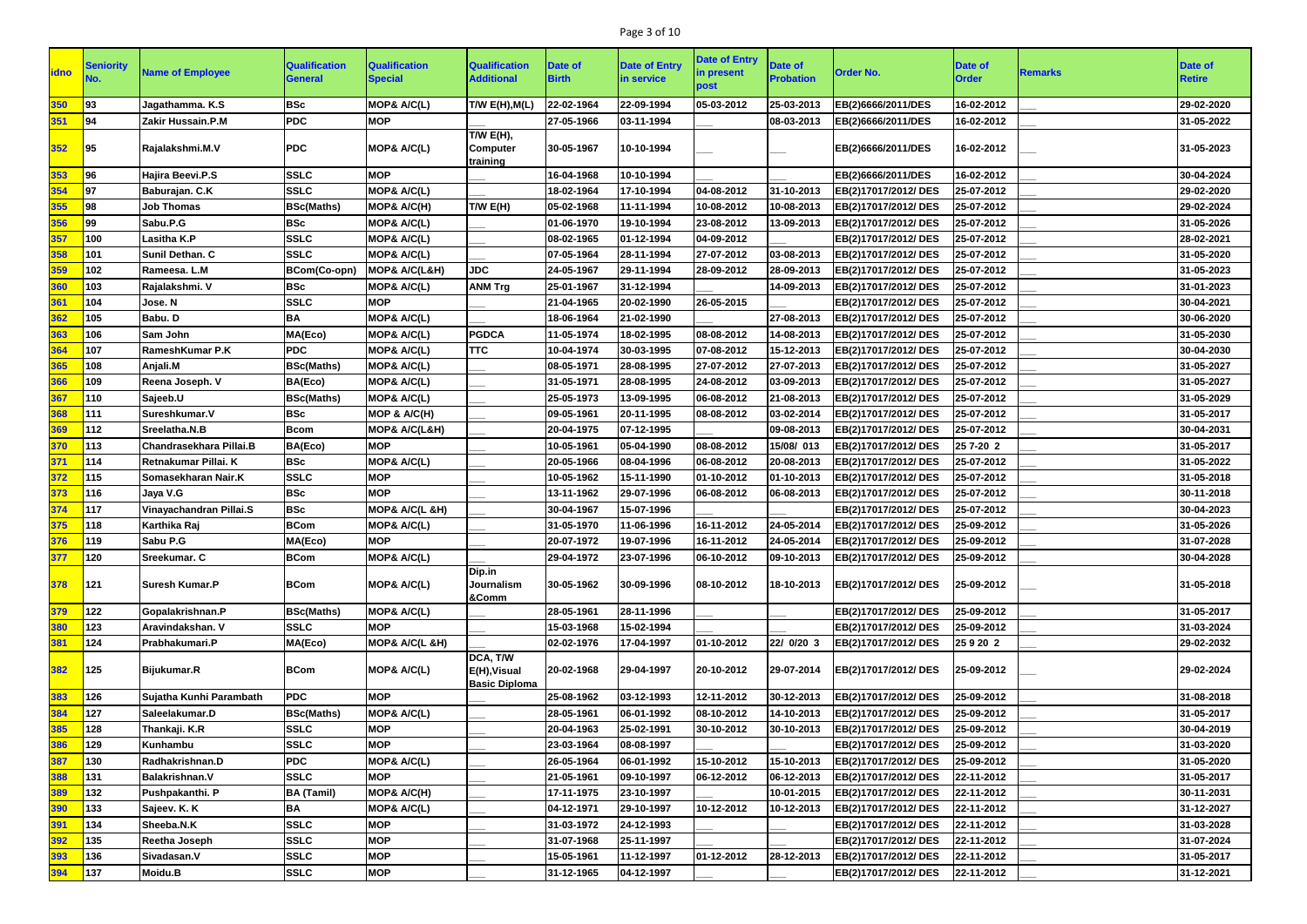# Page 4 of 10

| <u>idno</u> | Seniority | <b>Name of Employee</b>         | <b>Qualification</b><br><b>General</b> | <b>Qualification</b><br><b>Special</b> | <b>Qualification</b><br><b>Additional</b> | <b>Date of</b><br><b>Birth</b> | <b>Date of Entry</b><br>in service | <b>Date of Entry</b><br>in present<br>post | <b>Date of</b><br><b>Probation</b> | <b>Order No.</b>            | <b>Date of</b><br><b>Order</b> | <b>Remarks</b>                             | Date of<br><b>Retire</b> |
|-------------|-----------|---------------------------------|----------------------------------------|----------------------------------------|-------------------------------------------|--------------------------------|------------------------------------|--------------------------------------------|------------------------------------|-----------------------------|--------------------------------|--------------------------------------------|--------------------------|
| 395         | 138       | Bindu.T.G                       | BA(Eco)                                | MOP& A/C(L &H)                         |                                           | 20-04-1976                     | 28-01-1998                         | 30-11-2012                                 |                                    | EB(2)17017/2012/DES         | 22-11-2012                     | LWA for 5 years from 25/11/2013 30-04-2032 |                          |
| 396         | 139       | Sreelatha S.O                   | <b>PDC</b>                             | MOP& A/C(H)                            |                                           | 07-11-1976                     | 28-01-1998                         | 22/11/2012<br><b>AN</b>                    |                                    | EB(2)17017/2012/ DES        | 22-11-2012                     |                                            | 30-11-2032               |
| 397         | 140       | Pradeepan M                     | <b>BSc(Maths)</b>                      | MOP& A/C(L &H)                         |                                           | 20-05-1965                     | 06-02-1997                         |                                            | 24-12-2013                         | EB(2)17017/2012/ DES        | 22-11-2012                     |                                            | 31-05-2021               |
| 398         | 141       | <b>Sukumaran V</b>              | <b>SSLC</b>                            | <b>MOP</b>                             |                                           | 27-05-1968                     | 11-05-1998                         |                                            |                                    | EB(2)17017/2012/ DES        | 22-11-2012                     |                                            | 31-05-2024               |
| <b>399</b>  | 142       | <b>Babu Raj.K</b>               | <b>MSc (Stat)</b>                      | MOP& A/C(L)                            |                                           | 14-04-1968                     | 18-05-1998                         | 10-12-2012                                 | 09-01-2014                         | EB(2)17017/2012/ DES        | 22-11-2012                     |                                            | 30-04-2024               |
| 400         | 143       | Jiji Titus. T.J                 | <b>SSLC</b>                            | MOP& A/C(L &H)                         |                                           | 15-05-1978                     | 06-04-1998                         | 22/11/2012<br>AN                           | 25-11-2013                         | EB(2)17017/2012/ DES        | 22-11-2012                     |                                            | 31-05-2034               |
| 401         | 144       | Suresh.P.R                      | MA (Eco)                               | MOP& A/C(L)                            |                                           | 21-05-1978                     | 15-04-1998                         | 26-11-2012                                 | 26-11-2013                         | EB(2)17017/2012/ DES        | 22-11-2012                     |                                            | 31-05-2034               |
| 402         | 145       | Geevarghese.S                   | <b>BSc</b>                             | <b>MOP</b>                             |                                           | 28-05-1961                     | 18-05-1998                         |                                            |                                    | EB(2)17017/2012/ DES        | 22-11-2012                     |                                            | 31-05-2017               |
| 403         | 146       | Anuchand.B                      | <b>VHSC</b>                            | MOP& A/C(L &H)                         |                                           | 12-04-1978                     | 01-06-1998                         | 22/11/2012<br><b>AN</b>                    | 01-01-2015                         | EB(2)17017/2012/ DES        | 22-11-2012                     |                                            | 30-04-2034               |
| 404         | 147       | Najeeb. M                       | <b>SSLC</b>                            | MOP& A/C(L)                            |                                           | 18-05-1966                     | 03-07-1998                         | 24-12-2012                                 | 13-02-2014                         | EB(2)17017/2012/ DES        | 06-12-2012                     |                                            | 31-05-2022               |
| 405         | 148       | Manju.V                         | <b>PDC</b>                             | MOP& A/C(L)                            |                                           | 30-05-1978                     | 25-06-1998                         | 13-12-2012                                 |                                    | EB(2)17017/2012/ DES        | 06-12-2012                     |                                            | 31-05-2034               |
| 406         | 149       | Ajayakumar Valanki              | <b>BSc(Maths)</b>                      | MOP& A/C(L)                            |                                           | 27-05-1965                     | 31-07-1998                         | 21-12-2012                                 | 20-02-2015                         | EB(2)17017/2012/ DES        | 06-12-2012                     |                                            | 31-05-2021               |
| 407         | 150       | Rajendranath.V                  | <b>BSc(Maths)</b>                      | <b>MOP</b>                             |                                           | 31-05-1966                     | 18-07-1994                         | 19-12-2012                                 | 19-12-2013                         | EB(2)17017/2012/ DES        | 06-12-2012                     |                                            | 31-05-2022               |
| 408         | 151       | Laila M.T                       | <b>BSc</b>                             | MOP& A/C(L &H)                         |                                           | 07-05-1961                     | 07-09-1998                         | 28-12-2012                                 | 09-01-2014                         | EB(2)17017/2012/ DES        | 06-12-2012                     |                                            | 31-05-2017               |
| 409         | 152       | RadhaKrishnan.P                 | <b>BSc(Maths)</b>                      | MOP& A/C(L)                            |                                           | 14-03-1967                     | 28-09-1998                         |                                            | 07-01-2014                         | EB(2)17017/2012/ DES        | 06-12-2012                     |                                            | 31-03-2023               |
| 410         | 153       | Jayakrishnan. M                 | BA(Eco)                                | MOP& A/C(L)                            |                                           | 30-05-1965                     | 28-09-1998                         | 28-12-2012                                 | 07-01-2014                         | EB(2)17017/2012/ DES        | 06-12-2012                     |                                            | 31-05-2021               |
| 411         | 154       | Radhakrishna pillai.R           | MA(Eco)                                | MOP& A/C(L)                            | <b>DME</b>                                | 19-05-1972                     | 06-11-1998                         | 12-12-2012                                 | 12-12-2013                         | EB(2)17017/2012/ DES        | 06-12-2012                     |                                            | 31-05-2028               |
| 412         | 155       | Raju S                          | <b>BSc</b>                             | MOP& A/C(L)                            | <b>DCA</b>                                | 10-04-1965                     | 12-11-1998                         | 17-12-2012                                 | 15-01-2014                         | EB(2)17017/2012/ DES        | 06-12-2012                     |                                            | 30-04-2021               |
| 413         | 156       | Laila .A                        | <b>BSc</b>                             | <b>MOP&amp; A/C(L)</b>                 |                                           | 06-04-1964                     | 14-12-1998                         |                                            | 10-01-2014                         | EB(2)17017/2012/ DES        | 06-12-2012                     |                                            | 30-04-2020               |
| 414         | 157       | Biju.K.S                        | <b>PDC</b>                             | <b>MOP</b>                             |                                           | 27-05-1971                     | 09-12-1998                         |                                            |                                    | EB(2)10493/2013/DES         | 15-07-2013                     |                                            | 31-05-2027               |
| 415         | 158       | Sobhitha P.K                    | <b>BSc(Maths)</b>                      | MOP& A/C(L)                            | T/W E (H)                                 | 21-03-1977                     | 01-02-1999                         | 20-05-2013                                 | 20-05-2014                         | EB(2)10493/2013/DES         | 02-05-2013                     |                                            | 31-03-2033               |
| 416         | 159       | Rajesh C                        | <b>BSc</b>                             | MOP& A/C(L)                            |                                           | 09-05-1972                     | 22-02-1999                         | 13-05-2013                                 | 12-06-2014                         | EB(2)10493/2013/DES         | 02-05-2013                     |                                            | 31-05-2028               |
| 417         | 160       | Johnson kannampuzha             | <b>BSc(Maths)</b>                      | MOP& A/C(L)                            |                                           | 01-06-1964                     | 23-11-1993                         | 20-05-2013                                 | 20-06-2014                         | EB(2)10493/2013/DES         | 02-05-2013                     |                                            | 31-05-2020               |
| 418         | 161       | <b>Murali.K</b>                 | <b>SSLC</b>                            | <b>MOP</b>                             |                                           | 22-05-1961                     | 07-05-1992                         |                                            |                                    | EB(2)10493/2013/DES         | 02-05-2013                     |                                            | 31-05-2017               |
| 419         | 162       | Sabari.V                        | <b>PDC</b>                             | <b>MOP</b>                             |                                           | 02-07-1961                     | 08-08-1994                         |                                            |                                    | EB(2)10493/2013/DES         | 02-05-2013                     |                                            | 31-07-2017               |
| 420         | 163       | Muraleedharan R.                | SSLC                                   | <b>IMOP</b>                            |                                           | 25-07-1963                     | 29-04-1999                         | 23-05-2013                                 | 27-06-2014                         | <b>EB(2)10493/2013/ DES</b> | $ 02 - 05 - 2013 $             |                                            | 31-07-2019               |
| 421         | 164       | Ibrahim Elachola                | MA(Eco)                                | MOP& A/C(L)                            |                                           | 01-06-1966                     | 02-07-1999                         | 02-05-2013                                 | 26-11-2013                         | EB(2)10493/2013/DES         | 02-05-2013                     |                                            | 31-05-2022               |
| 422         | 165       | <b>Biju L.Das</b>               | <b>PDC</b>                             | MOP& A/C(L)                            | <b>NCVT</b>                               | 31-05-1971                     | 05-07-1999                         |                                            |                                    | EB(2)10493/2013/DES         | 02-05-2013                     |                                            | 31-05-2027               |
| 423         | 166       | Skaria.V                        | <b>PDC</b>                             | MOP& A/C(L &H)                         |                                           | 30-05-1963                     | 05-07-1999                         | 06-05-2013                                 | 06-05-2014                         | EB(2)10493/2013/DES         | 02-05-2013                     |                                            | 31-05-2019               |
| 424         | 167       | <b>Shameer Mon C</b>            | <b>BSc(Zool)</b>                       | MOP& A/C(L)                            | <b>BEd</b>                                | 24-04-1973                     | 02-07-1999                         | 04-06-2013                                 | 04-06-2014                         | EB(2)10493/2013/DES         | 02-05-2013                     |                                            | 30-04-2029               |
| 425         | 168       | Sethunath P                     | <b>BSc(Phy)</b>                        | MOP& A/C(L)                            |                                           | 31-05-1971                     | 03-07-1999                         | 09-05-2013                                 | 01-06-2014                         | EB(2)10493/2013/DES         | 02-05-2013                     |                                            | 31-05-2027               |
| 426         | 169       | Haridas .M.G                    | MA(Eco)                                | MOP& A/C(H)                            | <b>BEd</b>                                | 15-01-1967                     | 08-07-1999                         | 23-05-2013                                 | 23-05-2014                         | EB(2)10493/2013/DES         | 02-05-2013                     |                                            | 31-01-2023               |
| 427         | 170       | Sasidharan.K                    | <b>SSLC</b>                            | MOP& A/C(L)                            |                                           | 31-05-1966                     | 12-07-1999                         | 04-06-2013                                 | 16-06-2014                         | EB(2)10493/2013/DES         | 02-05-2013                     |                                            | 31-05-2022               |
| 428         | 171       | Geetha Rani C.P                 | <b>SSLC</b>                            | MOP& A/C(L)                            |                                           | 30-05-1965                     | 01-07-1999                         |                                            |                                    | EB(2)10493/2013/DES         | 02-05-2013                     |                                            | 31-05-2021               |
| 429         | 172       | Sheji.E                         | <b>BSc(Maths)</b>                      | MOP& A/C(L)                            | JDC, T/W E (H)                            | 15-05-1969                     | 05-07-1999                         | 27-05-2013                                 | 27-05-2014                         | EB(2)10493/2013/DES         | 02-05-2013                     |                                            | 31-05-2025               |
| 430         | 173       | Sasi Kumar.P                    | <b>BSc(Maths)</b>                      | MOP& A/C(L)                            | <b>BEd</b>                                | 10-02-1972                     | 14-07-1999                         | 11-06-2013                                 | 11-06-2014                         | EB(2)10493/2013/DES         | 02-05-2013                     |                                            | 29-02-2028               |
| 431         | 174       | Abdulla. M                      | <b>BSc(Maths)</b>                      | MOP& A/C(L)                            | BEd.                                      | 26-08-1974                     | 05-07-1999                         | 11-06-2013                                 | 27-06-2014                         | EB(2)10493/2013/DES         | 02-05-2013                     |                                            | 31-08-2030               |
| 432         | 175       | Ummerkoya.P                     | <b>BSc(Maths)</b>                      | MOP& A/C(L)                            |                                           | 28-03-1971                     | 09-07-1999                         | 11-06-2013                                 | 26-06-2014                         | EB(2)10493/2013/DES         | 02-05-2013                     |                                            | 31-03-2027               |
| 433         | 176       | Sheela .T                       | <b>SSLC</b>                            | MOP& A/C(L)                            |                                           | 20-05-1972                     | 05-07-1999                         | 17-05-2013                                 | 27-05-2014                         | EB(2)10493/2013/DES         | 02-05-2013                     |                                            | 31-05-2028               |
| 434         | 177       | <b>Mani.T</b>                   | <b>SSLC</b>                            | MOP& A/C(L)                            | <b>JDC</b>                                | 15-04-1967                     | 05-07-1999                         | 10-06-2013                                 | 23-08-2014                         | EB(2)10493/2013/DES         | 02-05-2013                     |                                            | 30-04-2023               |
| 435         | 178       | Subramanian Valiyacholakkal PDC |                                        | <b>MOP&amp; A/C(L)</b>                 |                                           | 01-08-1966                     | 05-07-1999                         |                                            |                                    | EB(2)10493/2013/DES         | 02-05-2013                     |                                            | 31-07-2022               |
| 436         | 179       | <b>Sunil Kumar.P</b>            | <b>SSLC</b>                            | MOP& A/C(L)                            |                                           | 15-05-1969                     | 02-07-1999                         | 10-06-2013                                 | 10-06-2014                         | EB(2)10493/2013/DES         | 22-05-2013                     |                                            | 31-05-2025               |
| 437         | 180       | Rajendran Nair.S                | MA(Eco)                                | MOP& A/C(L)                            |                                           | 30-05-1969                     | 09-06-1999                         | 30-05-2013                                 | 30-05-2014                         | EB(2)10493/2013/DES         | 22-05-2013                     |                                            | 31-05-2025               |
| 438         | 181       | <b>Pradeep Kumar.T.K</b>        | <b>BSc</b>                             | MOP& A/C(L)                            |                                           | 31-05-1971                     | 14-06-1999                         | 30-05-2013                                 | 28-06-2014                         | EB(2)10493/2013/DES         | 22-05-2013                     |                                            | 31-05-2027               |
| 439         | 182       | Sheeja mol.R                    | <b>BSc</b>                             | MOP& A/C(L)                            | <b>BEd</b>                                | 29-05-1973                     | 14-06-1999                         | 07-06-2013                                 | 02-08-2014                         | EB(2)10493/2013/DES         | 22-05-2013                     |                                            | 31-05-2029               |
| 440         | 183       | Aneesh.G                        | <b>BA(His)</b>                         | <b>MOP</b>                             |                                           | 27-05-1976                     | 11-05-1999                         |                                            |                                    | EB(2)10493/2013/DES         | 15-07-2013                     |                                            | 31-05-2032               |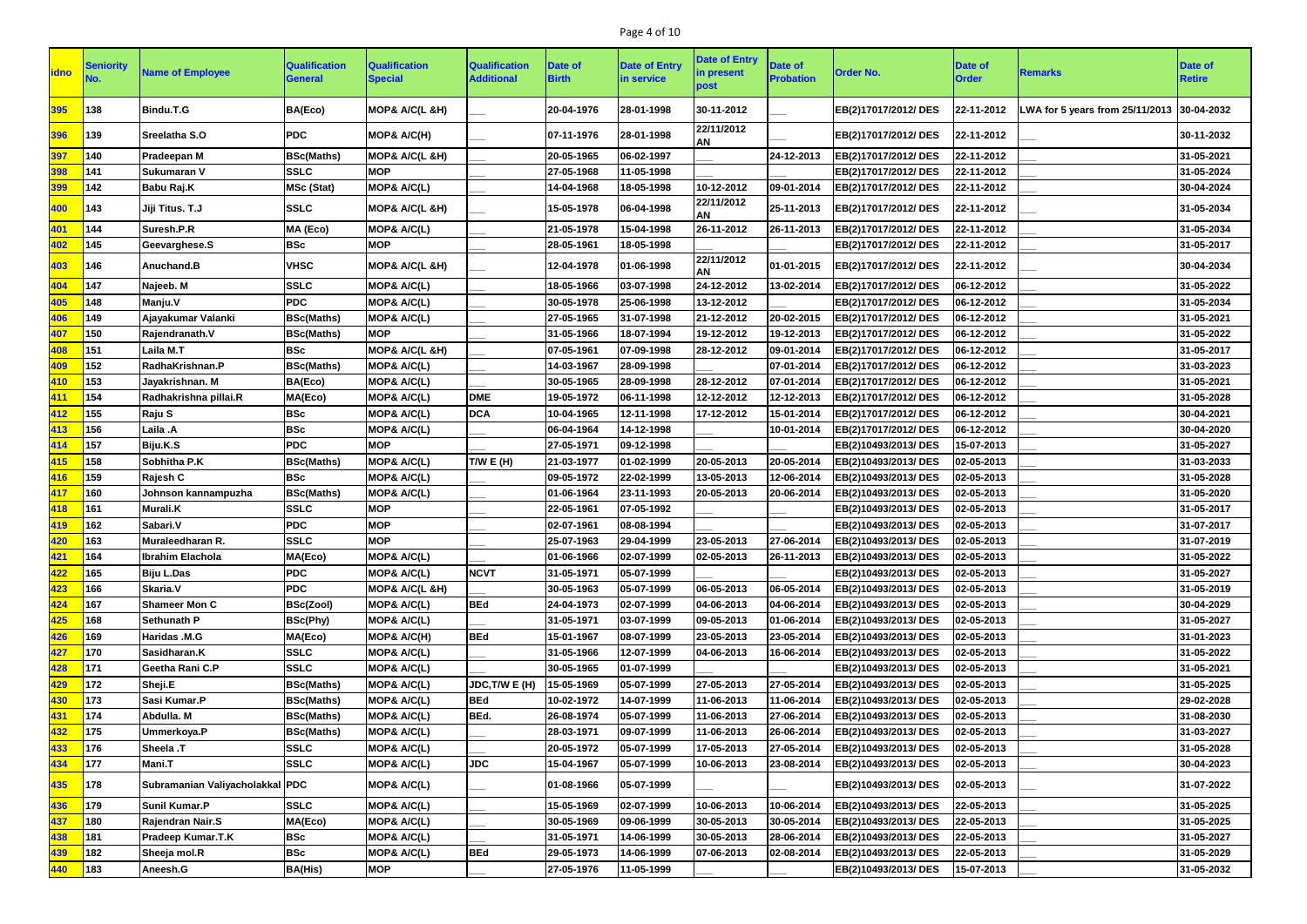# Page 5 of 10

| <b>idno</b> | <b>Seniority</b> | <b>Name of Employee</b>  | <b>Qualification</b><br><b>General</b> | <b>Qualification</b><br><b>Special</b> | <b>Qualification</b><br><b>Additional</b> | <b>Date of</b><br><b>Birth</b> | <b>Date of Entry</b><br>in service | <b>Date of Entry</b><br>in present<br>post | <b>Date of</b><br><b>Probation</b> | <b>Order No.</b>     | <b>Date of</b><br><b>Order</b> | <b>Remarks</b> | Date of<br><b>Retire</b> |
|-------------|------------------|--------------------------|----------------------------------------|----------------------------------------|-------------------------------------------|--------------------------------|------------------------------------|--------------------------------------------|------------------------------------|----------------------|--------------------------------|----------------|--------------------------|
| 441         | 184              | Jyothish Kumar. M        | <b>BSc</b>                             | MOP& A/C(L)                            | <b>BEd</b>                                | 10-05-1974                     | 25-06-1999                         | 30-05-2013                                 | 22-07-2014                         | EB(2)10493/2013/DES  | 22-05-2013                     |                | 31-05-2030               |
| 442         | 185              | Bhasura.O.R              | <b>SSLC</b>                            | <b>MOP</b>                             |                                           | 03-03-1974                     | 19-07-1999                         |                                            |                                    | EB(2)10493/2013/DES  | 22-05-2013                     |                | 31-03-2030               |
| 443         | 186              | Jaya Prakash.K.R         | <b>BSc(Maths)</b>                      | MOP& A/C(L &H)                         |                                           | 21-02-1975                     | 19-07-1999                         | 25-07-2013                                 | 25-07-2014                         | EB(2)10493/2013/DES  | 15-07-2013                     |                | 28-02-2031               |
| 444         | 187              | Jalaja Kumari V.P        | MA(Eco)                                | MOP& A/C(L)                            | PGDCA, BEd.                               | 20-05-1967                     | 19-07-1999                         | 22-07-2013                                 | 22-07-2014                         | EB(2)10493/2013/ DES | 15-07-2013                     |                | 31-05-2023               |
| 445         | 188              | <b>Kuriakose</b>         | MA(Eco)                                | MOP& A/C(L)                            |                                           | 11-03-1973                     | 19-07-1999                         | 29-07-2013                                 | 29-07-2014                         | EB(2)10493/2013/DES  | 15-07-2013                     |                | 31-03-2029               |
| 446         | 189              | Shaji. PJ                | MA(Eco), MA<br>(Socio)                 | MOP& A/C(L &H)                         | <b>BEd</b>                                | 23-05-1974                     | 16-06-1999                         | 29-07-2013                                 | 29-07-2014                         | EB(2)10493/2013/DES  | 15-07-2013                     |                | 31-05-2030               |
| 447         | 190              | Moidunny. AZ             | <b>BSc(Maths)</b>                      | MOP& A/C(L)                            |                                           | 20-04-1963                     | 11-06-1999                         |                                            |                                    | EB(2)10493/2013/DES  | 15-07-2013                     |                | 30-04-2019               |
| 448         | 191              | Vijayakumaran. S         | <b>PDC</b>                             | <b>MOP</b>                             |                                           | 12-03-1969                     | 14-06-1999                         |                                            |                                    | EB(2)10493/2013/DES  | 21-12-2013                     |                | 31-03-2025               |
| 449         | 192              | Prakasan.M               | <b>BSc(Maths)</b>                      | MOP& A/C(L)                            |                                           | 15-03-1973                     | 09-06-1999                         | 08-01-2014                                 | 03-02-2015                         | EB(2)10493/2013/DES  | 21-12-2013                     |                | 31-03-2029               |
| 450         | 193              | Rajeena.K                | <b>BSc(Maths)</b>                      | MOP& A/C(L)                            | T/W E(H)                                  | 19-03-1972                     | 11-06-1999                         | 10-01-2014                                 | 19-01-2015                         | EB(2)10493/2013/DES  | 21-12-2013                     |                | 31-03-2028               |
| 451         | 194              | <b>Suresh Kumar K.S</b>  | <b>SSLC</b>                            | MOP& A/C(L)                            |                                           | 04-04-1967                     | 16-06-1999                         | 23-12-2013                                 | 23-12-2014                         | EB(2)10493/2013/DES  | 21-12-2013                     |                | 30-04-2023               |
| 452         | 195              | <b>Minimol N.R</b>       | MA(Mal)<br>MA(Eco)                     | MOP& A/C(L)                            | TW E (L)                                  | 20-03-1969                     | 19-06-1999                         | 08-01-2014                                 | 08-01-2015                         | EB(2)10493/2013/DES  | 21-12-2013                     |                | 31-03-2025               |
| 453         | 196              | Sundaran.G               | MA(Eco)                                | MOP& A/C(H)                            |                                           | 10-05-1967                     | 01-07-1999                         | 07-01-2014                                 | 30-01-2015                         | EB(2)10493/2013/DES  | 21-12-2013                     |                | 31-05-2023               |
| 454         | 197              | Sreeja.P                 | <b>SSLC</b>                            | <b>MOP</b>                             | TWE $(L)$                                 | 16-05-1975                     | 16-06-1999                         |                                            |                                    | EB(2)10493/2013/DES  | 21-12-2013                     |                | 31-05-2031               |
| 455         | 198              | Lal C.V                  | <b>MSc(Maths)</b>                      | MOP& A/C(L)                            | <b>BEd</b>                                | 20-05-1969                     | 14-06-1999                         | 30-12-2013                                 | 02-01-2015                         | EB(2)10493/2013/DES  | 21-12-2013                     |                | 31-05-2025               |
| 456         | 199              | Pushpalatha.P            | <b>PDC</b>                             | MOP& A/C(L &H)                         | T/W E&M(H)                                | 16-03-1970                     | 09-06-1999                         | 28-12-2013                                 | 16-03-2015                         | EB(2)10493/2013/DES  | 21-12-2013                     |                | 31-03-2026               |
| 457         | 200              | Reemi Kochuvarkey        | <b>BSc(Che)</b>                        | MOP& A/C(L)                            | <b>DPCS</b>                               | 06-03-1970                     | 09-06-1999                         | 04-01-2014                                 | 04-06-2015                         | EB(2)10493/2013/DES  | 21-12-2013                     |                | 31-03-2026               |
| 458         | 201              | Jayasree M.M             | <b>SSLC</b>                            | MOP& A/C(L)                            |                                           | 24-03-1971                     | 19-07-1999                         | 30-12-2013                                 | 30-12-2014                         | EB(2)10493/2013/DES  | 21-12-2013                     |                | 31-03-2027               |
| 459         | 202              | <b>Bindhu C</b>          | <b>MSc</b>                             | MOP& A/C(L)                            | <b>BEd</b>                                | 01-11-1971                     | 14-06-1999                         | 30-12-2013                                 | 02-02-2015                         | EB(2)10493/2013/ DES | 21-12-2013                     |                | 31-10-2027               |
| 460         | 203              | <b>Ummar Farook.A</b>    | <b>BSc(Maths)</b>                      | MOP& A/C(L)                            | T/W E(L)                                  | 24-05-1975                     | 11-06-1999                         | 08-04-2014                                 | 12-07-2015                         | EB(2)10493/2013/DES  | 21-12-2013                     |                | 31-05-2031               |
| 461         | 204              | Krishnan Unny.N.K        | <b>BSc(Phy)</b>                        | MOP& A/C(L)                            |                                           | 30-05-1972                     | 19-06-1999                         | 09-01-2014                                 | 07-04-2015                         | EB(2)10493/2013/DES  | 21-12-2013                     |                | 31-05-2028               |
| 462         | 205              | Sujatha .K.K             | <b>SSLC</b>                            | MOP& A/C(L)                            |                                           | 25-05-1967                     | 09-06-1999                         | 08-01-2014                                 | 11-03-2015                         | EB(2)10493/2013/DES  | 21-12-2013                     |                | 31-05-2023               |
| 463         | 206              | Benzigar.M               | <b>PDC</b>                             | <b>MOP&amp; A/C(L)</b>                 | ITI                                       | 30-05-1961                     | 01-07-1999                         |                                            |                                    | EB(2)10493/2013/DES  | 21-12-2013                     |                | 31-05-2017               |
| 464         | 207              | <b>Anil Kumar P.K</b>    | <b>SSLC</b>                            | <b>MOP</b>                             |                                           | 30-04-1971                     | 02-08-1999                         |                                            |                                    | EB(2)10493/2013/ DES | 21-12-2013                     |                | 30-04-2027               |
| 465         | 208              | Joseph Shaji             | <b>SSLC</b>                            | <b>MOP</b>                             |                                           | 10-05-1962                     | 02-08-1999                         |                                            |                                    | EB(2)10493/2013/ DES | 21-12-2013                     |                | 31-05-2018               |
| 466         | 209              | Shaji T.K                | <b>THSLC</b>                           | MOP& A/C(L)                            |                                           | 24-05-1972                     | 29-07-1999                         | 27-12-2013                                 | 27-12-2014                         | EB(2)10493/2013/DES  | 21-12-2013                     |                | 31-05-2028               |
| 467         | 210              | Rajitha .T               | <b>SSLC</b>                            | MOP& A/C(L)                            |                                           | 16-05-1971                     | 30-07-1999                         |                                            |                                    | EB(2)10493/2013/DES  | 21-12-2013                     |                | 31-05-2027               |
| 468         | 211              | Shaji. M                 | <b>MCom</b>                            | MOP& A/C(L &H)                         |                                           | 30-04-1970                     | 07-08-1999                         | 23-12-2013                                 | 17-01-2015                         | EB(2)10493/2013/DES  | 21-12-2013                     |                | 30-04-2026               |
| 469         | 212              | Haridasan. C             | BA                                     | MOP& A/C(L)                            |                                           | 11-05-1970                     | 07-08-1999                         | 24-12-2013                                 | 24-12-2014                         | EB(2)10493/2013/DES  | 21-12-2013                     |                | 31-05-2026               |
| 470         | 213              | <b>Vineeth Kumar.P.G</b> | <b>BSc</b>                             | MOP& A/C(L)                            | <b>BEd, PGDCA.</b>                        | 25-02-1974                     | 29-07-1999                         | 04-01-2014                                 | 04-01-2015                         | EB(2)10493/2013/DES  | 21-12-2013                     |                | 28-02-2030               |
| 471         | 214              | <b>Usman C.E</b>         | <b>SSLC</b>                            | MOP& A/C(L)                            |                                           | 02-04-1970                     | 23-08-1999                         |                                            |                                    | EB(2)10493/2013/DES  | 21-12-2013                     |                | 30-04-2026               |
| 472         | 215              | Jayaprakash. V           | <b>BSc</b>                             | MOP& A/C(L)                            | BEd.                                      | 02-07-1971                     | 13-08-1999                         | 31-12-2013                                 | 31-12-2014                         | EB(2)10493/2013/DES  | 21-12-2013                     |                | 31-07-2027               |
| 473         | 216              | Sahadevan. K.C           | <b>SSLC</b>                            | MOP& A/C(L)                            |                                           | 10-06-1966                     | 18-08-1999                         | 23-12-2013                                 |                                    | EB(2)10493/2013/DES  | 21-12-2013                     |                | 30-06-2022               |
| 474         | 217              | <b>Mohammad Ali.M</b>    | <b>MCom</b>                            | MOP& A/C(L)                            |                                           | 20-04-1968                     | 12-08-1999                         | 23-12-2013                                 | 24-01-2015                         | EB(2)10493/2013/DES  | 21-12-2013                     |                | 30-04-2024               |
| 475         | 218              | <b>Nikhil N.P</b>        | <b>SSLC</b>                            | <b>MOP&amp; A/C(L&amp;H)</b>           |                                           | 23-05-1971                     | 23-09-1999                         | 30/12/2013<br><b>AN</b>                    | 31-12-2014                         | EB(2)10493/2013/DES  | 21-12-2013                     |                | 31-05-2027               |
| 476         | 219              | Vinesh M.V               | <b>SSLC</b>                            | MOP& A/C(L)                            |                                           | 03-04-1970                     | 16-08-1999                         | 30-12-2013                                 | 15-01-2015                         | EB(2)10493/2013/DES  | 21-12-2013                     |                | 30-04-2026               |
| 477         | 220              | Anil M.V                 | <b>THSLC</b>                           | MOP& A/C(L)                            |                                           | 23-05-1974                     | 13-08-1999                         | 08-01-2014                                 | 22-01-2015                         | EB(2)10493/2013/DES  | 21-12-2013                     |                | 31-05-2030               |
| 478         | 221              | <b>Baburajan U</b>       | <b>BSc(Chem)</b>                       | MOP& A/C(L)                            |                                           | 20-12-1967                     | 12-08-1999                         |                                            |                                    | EB(2)10493/2013/DES  | 21-12-2013                     |                | 31-12-2023               |
| 479         | 222              | <b>Manmadhan R</b>       | <b>THSLC</b>                           | MOP& A/C(L)                            |                                           | 30-05-1969                     | 23-08-1999                         |                                            |                                    | EB(2)10493/2013/DES  | 21-12-2013                     |                | 31-05-2025               |
| 480         | 223              | <b>Manju Jose</b>        | <b>BSc(Phy)</b>                        | MOP& A/C(L)                            |                                           | 31-05-1975                     | 16-10-1999                         | 30-12-2013                                 | 10-01-2015                         | EB(2)10493/2013/DES  | 21-12-2013                     |                | 31-05-2031               |
| 481         | 224              | Sajeevan.V.N             | <b>BSc(Maths)</b>                      | MOP& A/C(L)                            |                                           | 31-05-1963                     | 22-10-1999                         |                                            |                                    | EB(2)10493/2013/DES  | 21-12-2013                     |                | 31-05-2019               |
| 482         | 225              | Viswanath.K.S            | <b>AISSCE XII</b>                      | MOP& A/C(L &H)                         |                                           | 03-02-1969                     | 31-08-1999                         |                                            |                                    | EB(2)10493/2013/DES  | 21-12-2013                     |                | 28-02-2025               |
| 483         | 226              | Shynamma A.P             | <b>BSc(Maths)</b>                      | MOP& A/C(L)                            | <b>BEd, KGTE E</b><br>(L)                 | 15-04-1970                     | 06-09-1999                         | 30-12-2013                                 | 02-01-2015                         | EB(2)10493/2013/ DES | 21-12-2013                     |                | 30-04-2026               |
| 484         | 227              | <b>Abdual Salam K.A</b>  | <b>PDC</b>                             | <b>MOP&amp; A/C(L)</b>                 | Dip.in<br>Mech.Engg.                      | 10-05-1972                     | 10-09-1999                         | 08-01-2014                                 | 08-01-2015                         | EB(2)10493/2013/DES  | 21-12-2013                     |                | 31-05-2028               |
| 485         | 228              | Sahadevan V              | <b>PDC</b>                             | <b>MOP</b>                             |                                           | 10-04-1963                     | 16-09-1999                         |                                            |                                    | EB(2)10493/2013/DES  | 21-12-2013                     |                | 30-04-2019               |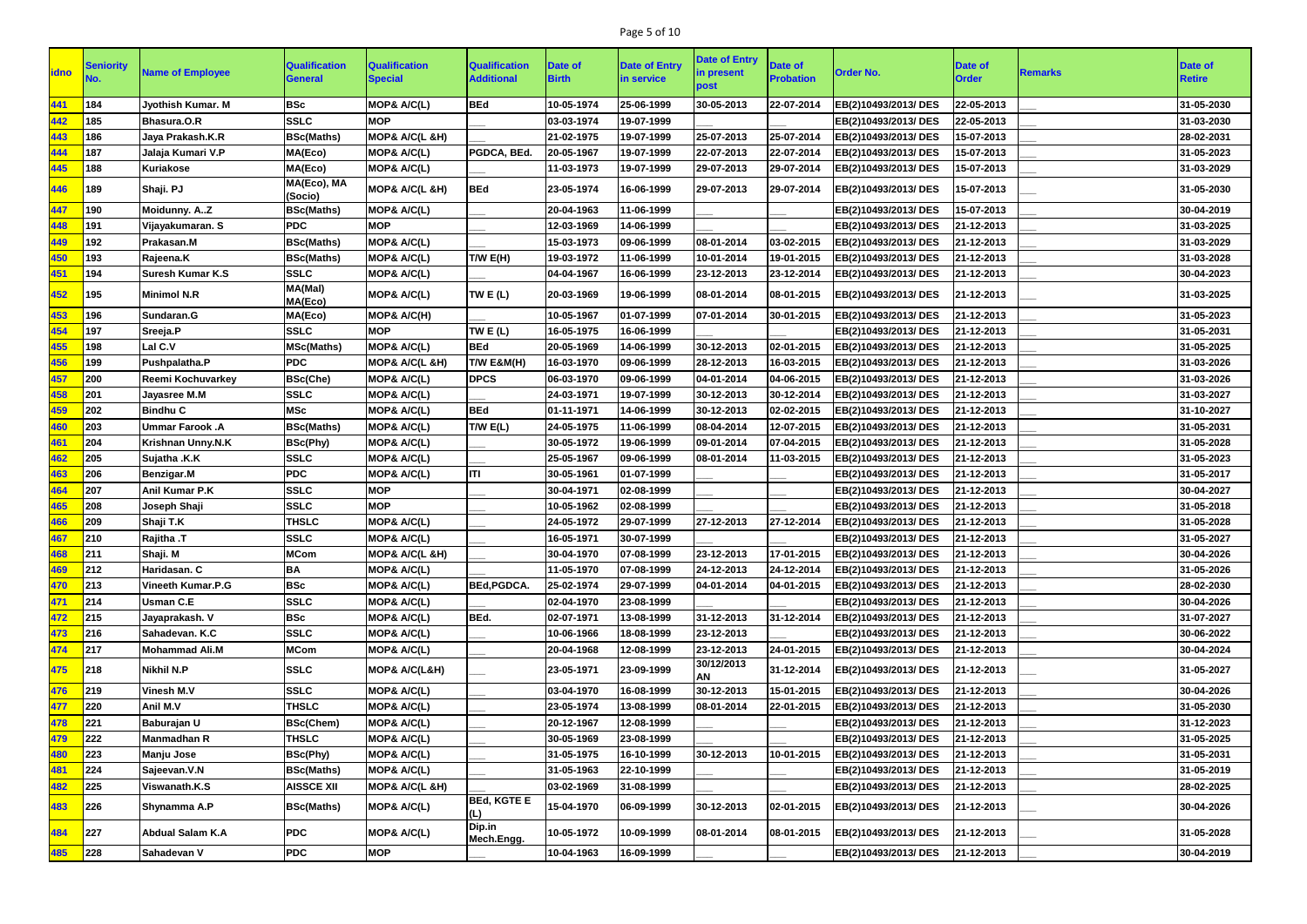# Page 6 of 10

| <b>idno</b> | <b>Seniority</b><br>NO. | <b>Name of Employee</b>    | <b>Qualification</b><br>General | <b>Qualification</b><br><b>Special</b>           | <b>Qualification</b><br><b>Additional</b>                          | <b>Date of</b><br><b>Birth</b> | <b>Date of Entry</b><br>in service | <b>Date of Entry</b><br>in present<br>post | <b>Date of</b><br><b>Probation</b> | <b>Order No.</b>     | <b>Date of</b><br><b>Order</b> | <b>Remarks</b> | Date of<br><b>Retire</b> |
|-------------|-------------------------|----------------------------|---------------------------------|--------------------------------------------------|--------------------------------------------------------------------|--------------------------------|------------------------------------|--------------------------------------------|------------------------------------|----------------------|--------------------------------|----------------|--------------------------|
| 486         | 229                     | Javad .M.E                 | <b>BSc(Stat)</b><br>MA(Eco)     | MOP & A/C(H)                                     |                                                                    | 30-05-1970                     | 01-10-1999                         | 21-12-2013                                 | 13-01-2015                         | EB(2)10493/2013/DES  | 21-12-2013                     |                | 31-05-2026               |
| 487         | 230                     | Jithesh Thayyil Karayi     | <b>PDC</b>                      | <b>MOP</b>                                       |                                                                    | 13-05-1973                     | 14-09-1999                         |                                            |                                    | EB(2)10493/2013/DES  | 21-12-2013                     |                | 31-05-2029               |
| 488         | 231                     | Sushiath.K                 | <b>PDC</b>                      | <b>MOP</b>                                       |                                                                    | 31-05-1971                     | 06-09-1999                         |                                            |                                    | EB(2)10493/2013/DES  | 21-12-2013                     |                | 31-05-2027               |
| 489         | 232                     | <b>Majeed Karyamakkool</b> | <b>BCom</b>                     | MOP& A/C(L)                                      | NCVT(Elcl.)                                                        | 15-10-1969                     | 01-09-1999                         | 01-01-2014                                 | 01-01-2015                         | EB(2)10493/2013/DES  | 21-12-2013                     |                | 31-10-2025               |
| 490         | 233                     | Sreeja K.V                 | <b>BSc(Maths)</b>               | MOP& A/C(L)                                      | <b>BEd,Computer</b><br><b>Certificate</b><br>(COBOL), KGTE<br>E(L) | 18-05-1972                     | 01-09-1999                         |                                            |                                    | EB(2)10493/2013/DES  | 21-12-2013                     |                | 31-05-2028               |
| 491         | 234                     | Sreelatha S                | <b>BSc(Maths)MA(</b><br>Eco)    | MOP& A/C(L &H)                                   | Comp. Certi.<br>(COBOL), KGTE 30-10-1966<br>E(L)                   |                                | 06-09-1999                         | 30-12-2013                                 | 04-01-2014                         | EB(2)10493/2013/DES  | 21-12-2013                     |                | 31-10-2022               |
| 492         | 235                     | <b>Praveen M.P</b>         | <b>BSc(Phy)</b>                 | MOP& A/C(L &H)                                   |                                                                    | 30-05-1967                     | 13-09-1999                         |                                            |                                    | EB(2)10493/2013/DES  | 21-12-2013                     |                | 31-05-2023               |
| 493         | 236                     | SanthoshKumar.K            | <b>PDC</b>                      | MOP& A/C(L)                                      | T/W E(L)                                                           | 21-04-1968                     | 04-09-1999                         | 30-12-2013                                 | 30-12-2014                         | EB(2)10493/2013/ DES | 21-12-2013                     |                | 30-04-2024               |
| 494         | 237                     | <b>Arul Kumar C.S</b>      | MA (Mal)                        | MOP& A/C(L)                                      | <b>BEd</b>                                                         | 24-05-1972                     | 03-09-1999                         | 30-12-2013                                 | 29-01-2015                         | EB(2)10493/2013/DES  | 21-12-2013                     |                | 31-05-2028               |
| 495         | 238                     | <b>Pradeep.A.V</b>         | <b>MSc(Maths)</b>               | MOP& A/C(L&H), A/C BEd<br>test for Exe.Officer s |                                                                    | 21-02-1975                     | 13-10-1999                         | 30-12-2013                                 | 19-02-2015                         | EB(2)10493/2013/ DES | 21-12-2013                     |                | 28-02-2031               |
| 496         | 239                     | Leena.P.K                  | <b>BSc(Stat)</b>                | MOP& A/C(L)                                      |                                                                    | 15-01-1973                     | 12-10-1999                         | 30-12-2013                                 | 20-01-2015                         | EB(2)10493/2013/DES  | 21-12-2013                     |                | 31-01-2029               |
| 497         | 240                     | Yesudas.K.P                | <b>BSc</b>                      | MOP& A/C(L &H)                                   | BEd.                                                               | 30-05-1971                     | 12-10-1999                         | 30-12-2013                                 | 14-01-2015                         | EB(2)10493/2013/ DES | 21-12-2013                     |                | 31-05-2027               |
| 498         | 241                     | Geetha.C                   | <b>BSc(Maths)</b>               | MOP& A/C(L &H)                                   | <b>BEd</b>                                                         | 27-04-1973                     | 12-10-1999                         | 08-01-2014                                 | 03-04-2015                         | EB(2)10493/2013/DES  | 21-12-2013                     |                | 30-04-2029               |
| 499         | 242                     | Anil James.P               | <b>BSc</b>                      | MOP& A/C(L)                                      | <b>BEd</b>                                                         | 19-05-1975                     | 13-10-1999                         | 22-02-2014                                 | 03-03-2015                         | EB(2)1000/2014/DES   | 14-02-2014                     |                | 31-05-2031               |
| 500         | 243                     | Suresh.T.S                 | <b>BSc(Maths)</b>               | MOP& A/C(L &H)                                   |                                                                    | 21-12-1972                     | 15-10-1999                         | 28-02-2014                                 | 18-03-2015                         | EB(2)1000/2014/DES   | 14-02-2014                     |                | 31-12-2028               |
| 501         | 244                     | Thilakan.K.K               | <b>PDC</b>                      | MOP& A/C(L)                                      | T/W E                                                              | 05-03-1975                     | 13-10-1999                         | 01-03-2014                                 | 09-03-2015                         | EB(2)1000/2014/DES   | 14-02-2014                     |                | 31-03-2031               |
| 502         | 245                     | Justin.M.J                 | MA(Eco)                         | MOP& A/C(L &H)                                   | Dip.in<br>Radiological<br><b>Technology</b>                        | 21-04-1972                     | 15-10-1999                         | 18-03-2014                                 | 09-04-2015                         | EB(2)1000/2014/DES   | 04-03-2014                     |                | 30-04-2028               |
| 503         | 246                     | Mujeeb.P.M                 | <b>BSc(Phy)</b>                 | MOP& A/C(L)                                      |                                                                    | 12-03-1975                     | 13-10-1999                         | 24-03-2014                                 | 23-04-2015                         | EB(2)1000/2014/DES   | 04-03-2014                     |                | 31-03-2031               |
| 504         | 247                     | Manoj.V                    | <b>BSc(Maths)</b>               | MOP& A/C(L &H)                                   | HDC, T/W E(H)                                                      | 24-01-1973                     | 18-10-1999                         | 07-07-2014                                 | 11-08-2015                         | EB(2)1000/2014/DES   | 16-06-2014                     |                | 31-01-2029               |
| 505         | 248                     | Vrinda.M.B                 | MSc(Stat)                       | MOP& A/C(L)                                      |                                                                    | 30-01-1966                     | 12-10-1999                         | 30-06-2014                                 | 08-07-2015                         | EB(2)1000/2014/DES   | 16-06-2014                     |                | 31-01-2022               |
| 506         | 249                     | Chandrika.P.K              | <b>BSc(Maths)</b>               | MOP& A/C(L)                                      |                                                                    | 07-05-1974                     | 12-10-1999                         | 30-06-2014                                 | 30-06-2015                         | EB(2)1000/2014/DES   | 16-06-2014                     |                | 31-05-2030               |
| 507         | 250                     | Manohari.C.P               | <b>BTech</b>                    | MOP&A/C(L)                                       | <b>DLA</b>                                                         | 20-05-1973                     | 13-10-1999                         | 30-06-2014                                 | 18-07-2015                         | EB(2)1000/2014/DES   | 16-06-2014                     |                | 31-05-2029               |
| 508         | 251                     | Radhakrishnan.A.K          | BA(Eco)                         | <b>MOP</b>                                       |                                                                    | 25-07-1962                     | 12-10-1999                         | 07-07-2014                                 | 16-10-2015                         | EB(2)1000/2014/DES   | 16-06-2014                     |                | 31-07-2018               |
| 509         | 252                     | Shahitha.M.A               | <b>BSc(Phy)</b>                 | MOP& A/C(H)                                      |                                                                    | 31-05-1969                     | 11-10-1999                         |                                            |                                    | EB(2)1000/2014/DES   | 16-06-2014                     |                | 31-05-2025               |
| 510         | 253                     | Vanaja B.TK                | <b>BSc(Che)</b>                 | MOP& A/C(L)                                      |                                                                    | 22-05-1970                     | 27-10-1999                         |                                            |                                    | EB(2)1000/2014/DES   | 16-06-2014                     |                | 31-05-2026               |
| 511         | 254                     | <b>Bindu K.Kanakode</b>    | MA (Eco)                        | MOP& A/C(L &H)                                   | <b>BEd</b>                                                         | 02-11-1973                     | 27-10-1999                         |                                            |                                    | EB(2)1000/2014/DES   | 16-06-2014                     |                | 30-11-2029               |
| 512         | 255                     | Vargheese. T.G             | <b>PDC</b>                      | MOP& A/C(L)                                      |                                                                    | 17-05-1974                     | 22-10-1999                         |                                            |                                    | EB(2)1000/2014/DES   | 16-06-2014                     |                | 31-05-2030               |
| 513         | 256                     | Hari kumar .M              | <b>SSLC</b>                     | <b>MOP</b>                                       |                                                                    | 11-05-1964                     | 25-10-1999                         |                                            |                                    | EB(2)1000/2014/DES   | 16-06-2014                     |                | 31-05-2020               |
| 514         | 257                     | Vijaya Sankaran C.S        | <b>PDC</b>                      | MOP& A/C(L)                                      |                                                                    | 15-05-1965                     | 28-10-1999                         | 04-07-2014                                 | 05-09-2015                         | EB(2)1000/2014/DES   | 16-06-2014                     |                | 31-05-2021               |
| 515         | 258                     | Vasanthakumari.K.K         | MA(Eco)                         | MOP& A/C(L)                                      | T/W E (L), TTC                                                     | 25-05-1968                     | 23-10-1999                         |                                            |                                    | EB(2)1000/2014/DES   | 16-06-2014                     |                | 31-05-2024               |
| 516         | 259                     | <b>Madhusoodanan N.V</b>   | MA(Eco)                         | MOP& A/C(L)                                      |                                                                    | 14-12-1971                     | 25-10-1999                         |                                            |                                    | EB(2)1000/2014/DES   | 16-06-2014                     |                | 31-12-2027               |
| 517         | 260                     | <b>Sreesan .K</b>          | <b>BSc</b>                      | MOP& A/C(L)                                      | <b>PGDCA</b>                                                       | 05-04-1975                     | 14-10-1999                         | 07-07-2014                                 | 17-07-2015                         | EB(2)1000/2014/DES   | 16-06-2014                     |                | 30-04-2031               |
| 518         | 261                     | Jayasanker.B               | <b>BSc</b>                      | <b>MOP</b>                                       |                                                                    | 25-05-1971                     | 10-10-1994                         |                                            |                                    | EB(2)1000/2014/DES   | 25-11-2014                     |                | 31-05-2027               |
| 519         | 262                     | Shijin K.K                 | <b>BSc</b>                      | MOP& A/C(L)                                      |                                                                    | 31-05-1975                     | 14-10-1999                         |                                            |                                    | EB(2)1000/2014/DES   | 25-11-2014                     |                | 31-05-2031               |
| 520         | 263                     | Devi. T.K                  | <b>BSc</b>                      | MOP& A/C(L)                                      |                                                                    | 11-03-1967                     | 15-10-1999                         |                                            |                                    | EB(2)1000/2014/DES   | 25-11-2014                     |                | 31-03-2023               |
| 521         | 264                     | Jessy Panicker .T          | MA (Eco)                        | MOP& A/C(L &H)                                   | <b>PGDCA</b>                                                       | 12-05-1966                     | 25-10-1999                         |                                            |                                    | EB(2)1000/2014/DES   | 25-11-2014                     |                | 31-05-2022               |
| 522         | 265                     | Venugopalan.K              | <b>BSc(Stat)</b>                | MOP& A/C(L)                                      |                                                                    | 03-04-1971                     | 25-10-1999                         |                                            |                                    | EB(2)1000/2014/DES   | 25-11-2014                     |                | 30-04-2027               |
| 523         | 266                     | Santhosh M P               | <b>SSLC</b>                     | <b>MOP</b>                                       |                                                                    | 15-05-1973                     | 11-01-1999                         |                                            |                                    | EB(2)1000/2014/DES   | 25-11-2014                     |                | 31-05-2029               |
| 524         | 267                     | Saidalavi KT               | <b>PDC</b>                      | MOP& A/C(L &H)                                   |                                                                    | 26-05-1976                     | 11-01-1999                         |                                            |                                    | EB(2)1000/2014/DES   | 25-11-2014                     |                | 31-05-2032               |
| 525         | 268                     | <b>Suresh K</b>            | <b>PDC</b>                      | MOP&A/C(L)                                       | T/W E(L)                                                           | 01-04-1976                     | 23-01-1999                         |                                            |                                    | EB(2)1000/2014/DES   | 25-11-2014                     |                | 31-03-2032               |
| 526         | 269                     | <b>Manzoor P</b>           | MA (Eco)                        | MOP& A/C(L)                                      |                                                                    | 30-05-1972                     | 25-01-1999                         |                                            |                                    | EB(2)1000/2014/DES   | 25-11-2014                     |                | 31-05-2028               |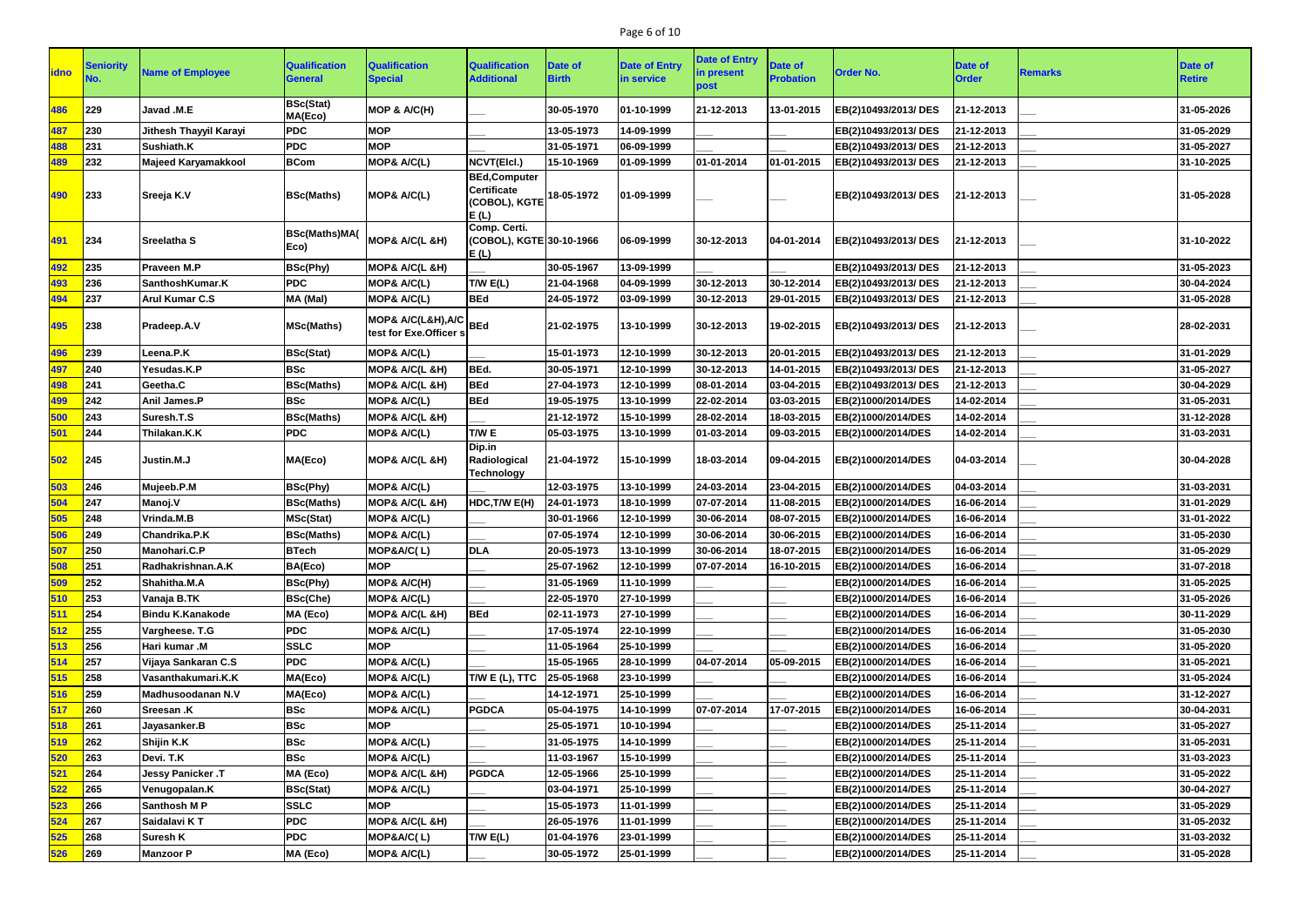# Page 7 of 10

| <b>idno</b> | <b>Seniority</b> | <b>Name of Employee</b>                    | <b>Qualification</b><br><b>General</b> | <b>Qualification</b><br><b>Special</b> | <b>Qualification</b><br><b>Additional</b>              | <b>Date of</b><br><b>Birth</b> | <b>Date of Entry</b><br>in service | <b>Date of Entry</b><br>in present<br>post | Date of<br><b>Probation</b> | <b>Order No.</b>   | <b>Date of</b><br><b>Order</b> | <b>Remarks</b> | Date of<br><b>Retire</b> |
|-------------|------------------|--------------------------------------------|----------------------------------------|----------------------------------------|--------------------------------------------------------|--------------------------------|------------------------------------|--------------------------------------------|-----------------------------|--------------------|--------------------------------|----------------|--------------------------|
| 527         | 270              | <b>Sayed Mohammed Abdul</b><br>Basheer.K.T | <b>SSLC</b>                            | MOP& A/C(L)                            |                                                        | 30-05-1973                     | 27-01-1999                         |                                            |                             | EB(2)1000/2014/DES | 25-11-2014                     |                | 31-05-2029               |
| 528         | 271              | Pradeep kumar. M                           | BA(Eco)                                | MOP& A/C(L)                            |                                                        | 07-07-1970                     | 06-02-1999                         |                                            |                             | EB(2)1000/2014/DES | 25-11-2014                     |                | 31-07-2026               |
| 529         | 272              | Subramonian.O                              | <b>SSLC</b>                            | MOP& A/C(L)                            |                                                        | 02-04-1977                     | 21-07-1999                         |                                            |                             | EB(2)1000/2014/DES | 25-11-2014                     |                | 30-04-2033               |
| 530         | 273              | Rajeevan.K                                 | BA(Eco)                                | MOP& A/C(L)                            |                                                        | 03-01-1969                     | 13-10-1999                         |                                            |                             | EB(2)1000/2014/DES | 25-11-2014                     |                | 31-01-2025               |
| 531         | 274              | Bindu.M.U                                  | <b>PDC</b>                             | MOP& A/C(L)                            | <b>TTC</b>                                             | 03-06-1975                     | 13-10-1999                         |                                            |                             | EB(2)1000/2014/DES | 25-11-2014                     |                | 30-06-2031               |
| 532         | 275              | Anilkumar.N                                | <b>BCom</b>                            | MOP&A/C(L)                             |                                                        | 10-05-1976                     | 09-12-1998                         |                                            |                             | EB(2)1000/2014/DES | 25-11-2014                     |                | 31-05-2032               |
| 533         | 276              | Pradeep kumar.P.K                          | BA(Eco)                                | MOP& A/C(L)                            |                                                        | 31-05-1964                     | 13-10-1999                         |                                            |                             | EB(2)1000/2014/DES | 25-11-2014                     |                | 31-05-2020               |
| 534         | 277              | Unnikannan.N                               | <b>MCom</b>                            | MOP& A/C(L&H)                          | <b>CA</b><br>Intermediate                              | 01-12-1967                     | 13-10-1999                         |                                            |                             | EB(2)1000/2014/DES | 25-11-2014                     |                | 30-11-2023               |
| 535         | 278              | Sheeba.T.G                                 | <b>BCom</b>                            | MOP& A/C(L)                            |                                                        | 07-05-1975                     | 23-07-1999                         |                                            |                             | EB(2)1000/2014/DES | 25-11-2014                     |                | 31-05-2031               |
| 536         | 279              | Joshy.P.S                                  | <b>BSc</b>                             | MOP& A/C(L)                            | $PGDSD(Comp),  _{30-05-1969}$<br><b>T/W E&amp;M(H)</b> |                                | 15-11-1999                         |                                            |                             | EB(2)1000/2014/DES | 25-11-2014                     |                | 31-05-2025               |
| 537         | 280              | Sivakumar.A                                | <b>PDC</b>                             | MOP& A/C(L)                            |                                                        | 24-04-1976                     | 26-10-1999                         |                                            |                             | EB(2)1000/2014/DES | 25-11-2014                     |                | 30-04-2032               |
| 538         | 281              | Sindhuja.K.K                               | MA(Eco)                                | MOP& A/C(L)                            |                                                        | 20-05-1975                     | 27-10-1999                         |                                            |                             | EB(2)1000/2014/DES | 25-11-2014                     |                | 31-05-2031               |
| 539         | 282              | Abhilash.K.V                               | <b>BSc(Maths)</b>                      | MOP& A/C(L)                            |                                                        | 31-05-1976                     | 27-10-1999                         | 26-11-2014                                 | 27-11-2015                  | EB(2)1000/2014/DES | 25-11-2014                     |                | 31-05-2032               |
| 540         | 283              | Rajesh Kumar.B.R                           | <b>BCom</b>                            | MOP& A/C(L)                            |                                                        | 17-05-1977                     | 27-10-1999                         |                                            |                             | EB(2)1000/2014/DES | 25-11-2014                     |                | 31-05-2033               |
| 541         | 284              | Bindhu.R                                   | <b>PDC</b>                             | MOP& A/C(L)                            |                                                        | 07-05-1970                     | 27-10-1999                         |                                            |                             | EB(2)1000/2014/DES | 25-11-2014                     |                | 31-05-2026               |
| 542         | 285              | <b>Binu Abraham</b>                        | <b>SSLC</b>                            | MOP& A/C(L)                            |                                                        | 20-04-1973                     | 15-12-1999                         |                                            |                             | EB(2)3000/2015/DES | 11-02-2015                     |                | 30-04-2029               |
| 543         | 286              | Thajudeen Kunju .E                         | <b>SSLC</b>                            | MOP&A/C (L&H)                          |                                                        | 04-05-1970                     | 17-12-1999                         |                                            |                             | EB(2)3000/2015/DES | 11-02-2015                     |                | 31-05-2026               |
| 544         | 287              | Ajayakumar.G                               | <b>BA</b>                              | MOP& A/C(H)                            | PGDCA, ITI                                             | 28-05-1972                     | 16-09-1998                         |                                            |                             | EB(2)3000/2015/DES | 11-02-2015                     |                | 31-05-2028               |
| 545         | 288              | Sheena gopi                                | <b>BSc(Maths)</b>                      | MOP& A/C(L &H)                         | B.Ed, T/W E (L)                                        | 24-05-1972                     | 15-12-1999                         |                                            |                             | EB(2)3000/2015/DES | 11-02-2015                     |                | 31-05-2028               |
| 546         | 289              | <b>Sunil Babu .K</b>                       | <b>PDC</b>                             | <b>MOP</b>                             |                                                        | 18-02-1970                     | 29-11-1999                         |                                            |                             | EB(2)3000/2015/DES | 11-02-2015                     |                | 28-02-2026               |
| 547         | 290              | Shyla.K.U                                  | <b>SSLC</b>                            | MOP& A/C(L)                            |                                                        | 05-05-1970                     | 15-12-1999                         |                                            |                             | EB(2)3000/2015/DES | 11-02-2015                     |                | 31-05-2026               |
| 548         | 291              | Nadarsha N.E                               | <b>BSc</b>                             | <b>MOP&amp; A/C(L)</b>                 |                                                        | 30-04-1971                     | 13-12-1999                         |                                            |                             | EB(2)3000/2015/DES | 11-02-2015                     |                | 30-04-2027               |
| 549         | 292              | Pradeep.V.R                                | <b>BSc(Phy)</b>                        | MOP& A/C(H)                            |                                                        | 10-04-1966                     | 16-12-1999                         |                                            |                             | EB(2)3000/2015/DES | 11-02-2015                     |                | 30-04-2022               |
| 550         | 293              | Gopinathan.K                               | <b>BA</b>                              | MOP& A/C(L &H)                         |                                                        | 20-04-1965                     | 19-11-1999                         |                                            |                             | EB(2)3000/2015/DES | 11-02-2015                     |                | 30-04-2021               |
| 551         | 294              | <b>Mohandas P.T</b>                        | BA(Eco)                                | MOP& A/C(L)                            | T/W E & M (L)                                          | 08-04-1961                     | 06-12-1999                         |                                            |                             | EB(2)3000/2015/DES | 11-02-2015                     |                | 30-04-2017               |
| 552         | 295              | <b>Sreekumar K S</b>                       | <b>SSLC</b>                            | MOP& A/C(L)                            | Dip in Civil<br>Engg, T/W(L)                           | 28-05-1967                     | 20-12-1999                         |                                            |                             | EB(2)3000/2015/DES | 11-02-2015                     |                | 31-05-2023               |
| 553         | 296              | Muneesh Kumar.C.S                          | <b>PDC</b>                             | MOP& A/C(L)                            |                                                        | 10-05-1974                     | 16-12-1999                         |                                            |                             | EB(2)3000/2015/DES | 11-02-2015                     |                | 31-05-2030               |
| 554         | 297              | Muhammed Ameen.T.A                         | <b>MSc(Maths)</b>                      | MOP& A/C(L)                            |                                                        | 05-12-1969                     | 17-12-1999                         |                                            |                             | EB(2)3000/2015/DES | 11-02-2015                     |                | 31-12-2025               |
| 555         | 298              | Indira.E.D                                 | <b>PDC</b>                             | MOP& A/C(L)                            | Dip.in<br>Elcs.Engg.                                   | 09-03-1971                     | 15-12-1999                         |                                            |                             | EB(2)3000/2015/DES | 11-02-2015                     |                | 31-03-2027               |
| 556         | 299              | Jayarajan K.S                              | <b>SSLC</b>                            | MOP&A/C (L&H)                          |                                                        | 17-05-1967                     | 11-06-1999                         |                                            |                             | EB(2)3000/2015/DES | 23-05-2015                     |                | 31-05-2023               |
| 557         | 300              | <b>Manoharan M.V</b>                       | <b>BSc</b>                             | MOP& A/C(L)                            |                                                        | 31-05-1966                     | 30-07-1999                         |                                            |                             | EB(2)3000/2015/DES | 23-05-2015                     |                | 31-05-2022               |
| 558         | 301              | Noushad.S                                  | <b>SSLC</b>                            | MOP& A/C(H)                            |                                                        | 30-05-1970                     | 08-09-1999                         |                                            |                             | EB(2)3000/2015/DES | 23-05-2015                     |                | 31-05-2026               |
| 559         | 302              | Resmi.A.R                                  | <b>MSc(Maths)</b>                      | MOP& A/C(L)                            | B.Ed                                                   | 31-05-1975                     | 16-12-1999                         |                                            |                             | EB(2)3000/2015/DES | 23-05-2015                     |                | 31-05-2031               |
| 560         | 303              | Sreekumar.P.P                              | <b>BSc(Maths)</b>                      | MOP& A/C(L)                            |                                                        | 15-05-1966                     | 29-12-1999                         |                                            |                             | EB(2)3000/2015/DES | 23-05-2015                     |                | 31-05-2022               |
| 561         | 304              | <b>Reghu Kumar T.S</b>                     | <b>BSc(Maths)</b>                      | MOP& A/C(L)                            |                                                        | 08-05-1968                     | 30-12-1999                         |                                            |                             | EB(2)3000/2015/DES | 23-05-2015                     |                | 31-05-2024               |
| 562         | 305              | <b>Babu Joseph</b>                         | <b>BSc</b>                             | MOP& A/C(L)                            |                                                        | 20-11-1973                     | 29-12-1999                         |                                            |                             | EB(2)3000/2015/DES | 23-05-2015                     |                | 30-11-2029               |
| 563         | 306              | Rejimole. S                                | <b>BSc(Maths)</b>                      | MOP& A/C(L)                            |                                                        | 16-05-1968                     | 05-01-2000                         |                                            |                             | EB(2)3000/2015/DES | 23-05-2015                     |                | 31-05-2024               |
| 564         | 307              | Ashokakumar K.V                            | MA(Eco)<br>Msc(Maths)                  | MOP& A/C(L)                            |                                                        | 15-05-1967                     | 20-12-1999                         |                                            |                             | EB(2)3000/2015/DES | 23-05-2015                     |                | 31-05-2023               |
| 565         | 308              | Aji.S                                      | <b>BSc(Maths)</b>                      | MOP& A/C(L)                            | B.Ed                                                   | 17-03-1975                     | 21-12-1999                         | 25-05-2015                                 |                             | EB(2)3000/2015/DES | 23-05-2015                     |                | 31-03-2031               |
| 566         | 309              | Sandhya Kumari O.U                         | <b>BSc(Maths)</b>                      | MOP& A/C(L)                            |                                                        | 20-05-1967                     | 23-12-1999                         |                                            |                             | EB(2)3000/2015/DES | 23-05-2015                     |                | 31-05-2023               |
| 567         | 310              | Unnikrishnan Unnithan.K                    | <b>SSLC</b>                            | MOP& A/C(L)                            |                                                        | 14-05-1970                     | 29-12-1999                         |                                            |                             | EB(2)3000/2015/DES | 23-05-2015                     |                | 31-05-2026               |
| 568         | 311              | Biju A.S                                   | <b>SSLC</b>                            | MOP& A/C(L)                            | MOP& A/C(L)                                            | 25-05-1973                     | 29-12-1999                         |                                            |                             | EB(2)3000/2015/DES | 23-05-2015                     |                | 31-05-2029               |
| 569         | 312              | Mary Suja .A                               | <b>SSLC</b>                            | MOP& A/C(L)                            |                                                        | 09-02-1970                     | 24-12-1999                         |                                            |                             | EB(2)3000/2015/DES | 23-05-2015                     |                | 28-02-2026               |
| 570         | 313              | Ajayakumar. S                              | <b>BSc</b>                             | MOP& A/C(L)                            | B.Ed                                                   | 30-05-1972                     | 23-12-1999                         |                                            |                             | EB(2)3000/2015/DES | 23-05-2015                     |                | 31-05-2028               |
| 571         | 314              | <b>Asha.N</b>                              | <b>MSc(Maths)</b>                      | MOP& A/C(L)                            | <b>B.Ed</b>                                            | 22-05-1973                     | 31-12-1999                         |                                            |                             | EB(2)3000/2015/DES | 23-05-2015                     |                | 31-05-2029               |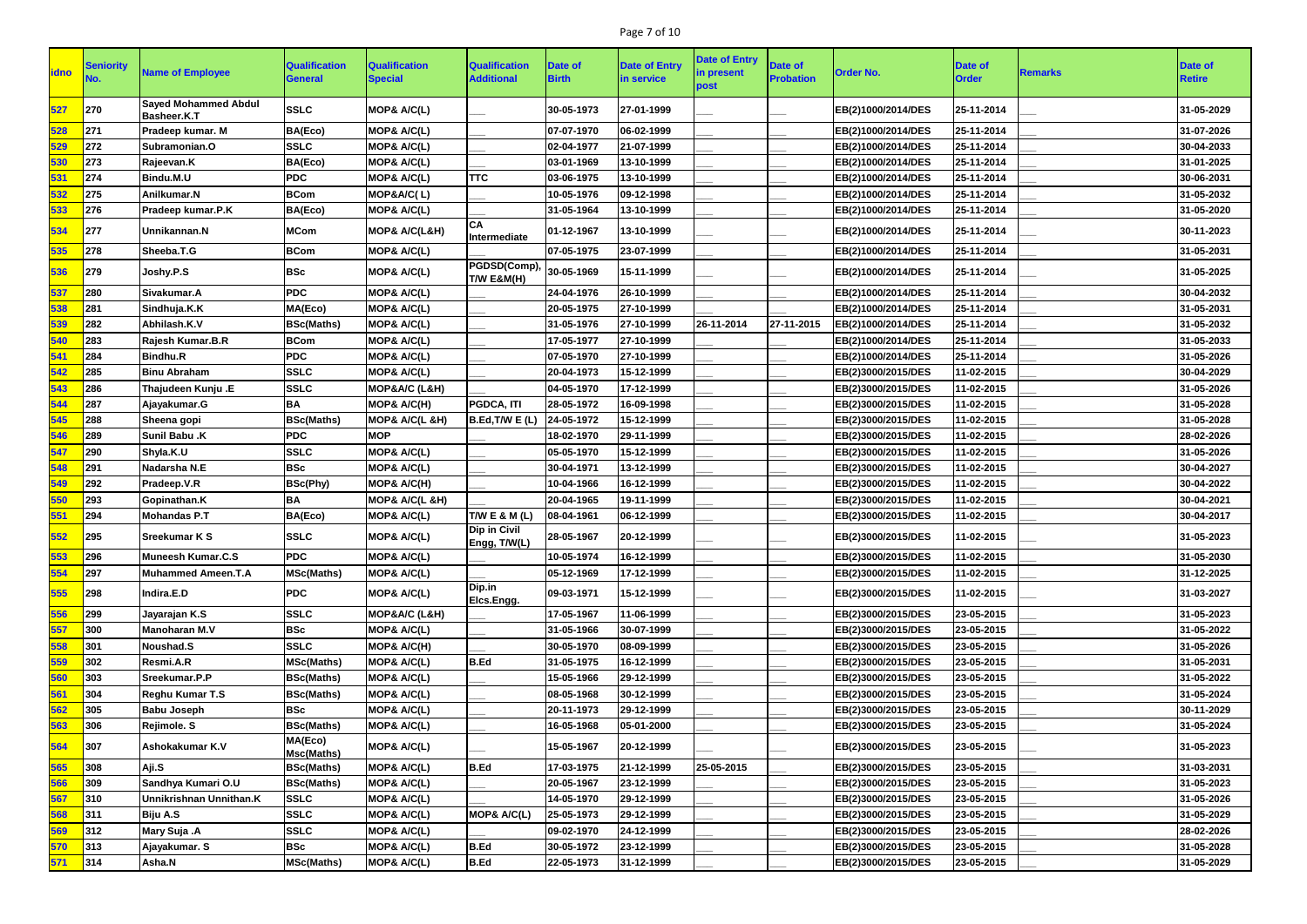# Page 8 of 10

| <u>idno</u> | <b>Seniority</b> | <b>Name of Employee</b>      | <b>Qualification</b><br><b>General</b> | <b>Qualification</b><br><b>Special</b>               | <b>Qualification</b><br><b>Additional</b>                                | Date of<br><b>Birth</b> | <b>Date of Entry</b><br>in service | <b>Date of Entry</b><br>in present<br>post | <b>Date of</b><br><b>Probation</b> | <b>Order No.</b>   | <b>Date of</b><br><b>Order</b> | <b>Remarks</b> | Date of<br><b>Retire</b> |
|-------------|------------------|------------------------------|----------------------------------------|------------------------------------------------------|--------------------------------------------------------------------------|-------------------------|------------------------------------|--------------------------------------------|------------------------------------|--------------------|--------------------------------|----------------|--------------------------|
| 572         | 315              | Ambili.P.V                   | MA(Eco)                                | MOP& A/C(H)                                          | <b>PGDCA</b>                                                             | 29-05-1975              | 29-12-1999                         |                                            |                                    | EB(2)3000/2015/DES | 23-05-2015                     |                | 31-05-2031               |
| 573         | 316              | Rajeev.K.G                   | <b>SSLC</b>                            | MOP& A/C(L)                                          |                                                                          | 18-05-1970              | 19-08-1994                         |                                            |                                    | EB(2)3000/2015/DES | 23-05-2015                     |                | 31-05-2026               |
| 574         | 317              | Sivakumar.S                  | MA(Eco)                                | MOP& A/C(L)                                          |                                                                          | 12-07-1965              | 29-12-1999                         |                                            |                                    | EB(2)3000/2015/DES | 23-05-2015                     |                | 31-07-2021               |
| 575         | 318              | Kunjayappan pillai.J         | <b>BSc(Maths)</b>                      | MOP& A/C(L)                                          |                                                                          | 25-05-1967              | 01-08-2000                         |                                            |                                    | EB(2)3000/2015/DES | 23-05-2015                     |                | 31-05-2023               |
| 576         | 319              | <b>Hafsath K</b>             | <b>SSLC</b>                            | MOP& A/C(H)                                          |                                                                          | 02-02-1976              | 07-12-1999                         |                                            |                                    | EB(2)3000/2015/DES | 23-05-2015                     |                | 29-02-2032               |
| 577         | 320              | Ushakumari.U                 | <b>BSc</b>                             | MOP& A/C(L)                                          |                                                                          | 27-12-1967              | 05-02-2000                         |                                            |                                    | EB(2)3000/2015/DES | 23-05-2015                     |                | 31-12-2023               |
| 578         | 321              | Prameela Devi K.N.           | <b>B.Sc(Chem)</b>                      | <b>MOP</b>                                           | Dip.inText.<br>Tech.                                                     | 02-05-1974              | 10-04-2000                         |                                            |                                    | EB(2)3000/2015/DES | 23-05-2015                     |                | 31-05-2030               |
| 579         | 322              | Santhosh T.V                 | <b>BSc</b>                             | MOP& A/C(L)                                          |                                                                          | 07-09-1974              | 06-05-2000                         |                                            |                                    | EB(2)3000/2015/DES | 23-05-2015                     |                | 30-09-2030               |
| 580         | 323              | Leo Kakkaserry               | BA(Eco)                                | MOP& A/C(L)                                          |                                                                          | 17-05-1980              | 22-03-2000                         |                                            |                                    | EB(2)3000/2015/DES | 23-05-2015                     |                | 31-05-2036               |
| 581         | 324              | Sathyan M.R                  | <b>BSc(Stat)</b>                       | MOP& A/C(L)                                          |                                                                          | 29-03-1971              | 04-05-2000                         |                                            |                                    | EB(2)3000/2015/DES | 15-07-2015                     |                | 31-03-2027               |
| 582         | 325              | <b>Abraham P.V</b>           | <b>BCom</b>                            | MOP& A/C(L)                                          |                                                                          | 31-05-1974              | 04-05-2000                         |                                            |                                    | EB(2)3000/2015/DES | 15-07-2015                     |                | 31-05-2030               |
| 583         | 326              | Reeja K.M                    | <b>BSc(Phy)</b>                        | MOP& A/C(L)                                          | <b>B.Ed</b>                                                              | 02-03-1974              | 08-05-2000                         |                                            |                                    | EB(2)3000/2015/DES | 15-07-2015                     |                | 31-03-2030               |
| 584         | 327              | Jayaraj P.R                  | <b>PDC</b>                             | MOP& A/C(H)                                          |                                                                          | 22-07-1977              | 19-05-2000                         |                                            |                                    | EB(2)3000/2015/DES | 15-07-2015                     |                | 31-07-2033               |
| 585         | 328              | <b>Padmakumar.P</b>          | MSc(Maths),<br>MA(Eco)                 | MOP& A/C(H)                                          | <b>PGDCA</b>                                                             | 30-04-1974              | 05-06-2000                         |                                            |                                    | EB(2)3000/2015/DES | 15-07-2015                     |                | 30-04-2030               |
| 586         | 329              | Ajayakumar .K                | <b>PDC</b>                             | MOP& A/C(L)                                          | <b>NTC</b> in Data<br>preparation and 10-05-1970<br><b>Comp.software</b> |                         | 06-06-2000                         |                                            |                                    | EB(2)3000/2015/DES | 15-07-2015                     |                | 31-05-2026               |
| 587         | 330              | Padmaja.R.P                  | <b>PDC</b>                             | MOP& A/C(L)                                          | $\vert$ Dip.Comp.Engg $\vert_{25\text{-}05\text{-}1977}$                 |                         | 13-06-2000                         |                                            |                                    | EB(2)3000/2015/DES | 15-07-2015                     |                | 31-05-2033               |
| 588         | 331              | Venkappa Naik. B             | <b>SSLC</b>                            | MOP& A/C(L)                                          |                                                                          | 07-04-1975              | 12-07-2000                         |                                            |                                    | EB(2)3000/2015/DES | 15-07-2015                     |                | 30-04-2031               |
| 589         | 332              | Sreedevi.M.K                 | <b>MSc(Maths)</b>                      | MOP& A/C(L)                                          | B.Ed,T/W E(L)                                                            | 22-03-1971              | 26-06-2000                         |                                            |                                    | EB(2)3000/2015/DES | 15-07-2015                     |                | 31-03-2027               |
| 590         | 333              | <b>Renny Antony</b>          | <b>SSLC</b>                            | MOP& A/C(H)                                          |                                                                          | 22-04-1973              | 27-07-2000                         |                                            |                                    | EB(2)3000/2015/DES | 15-07-2015                     |                | 30-04-2029               |
| 591         | 334              | Loveson.P.S                  | <b>B.Com</b>                           | MOP& A/C(L)                                          |                                                                          | 11-08-1979              | 17-07-2000                         |                                            |                                    | EB(2)3000/2015/DES | 15-07-2015                     |                | 31-08-2035               |
| 592         | 335              | <b>Jessy Samuel</b>          | <b>Bcom</b>                            | MOP& A/C(L &H)                                       |                                                                          | 05-09-1977              | 10-07-2000                         |                                            |                                    | EB(2)3000/2015/DES | 15-07-2015                     |                | 30-09-2033               |
| 593         | 336              | Devi Vysala P.V              | MA(Eco)                                | MOP& A/C(L)                                          |                                                                          | 22-05-1979              | 03-07-2000                         | 16-07-2015                                 |                                    | EB(2)3000/2015/DES | 15-07-2015                     |                | 31-05-2035               |
| 594         | 337              | Sreedharan.T                 | <b>BSc</b>                             | <b>MOP</b>                                           | PG Dip. In<br><b>Taxation</b>                                            | 16-05-1961              | 21-08-1999                         |                                            |                                    | EB(2)3000/2015/DES | 15-07-2015                     |                | 31-05-2017               |
| 595         | 338              | Latha.S                      | <b>MSc(Maths)</b>                      | MOP& A/C(L)                                          | <b>B.Ed</b>                                                              | 15-05-1972              | 28-06-1999                         |                                            |                                    | EB(2)3000/2015/DES | 15-07-2015                     |                | 31-05-2028               |
| 596         | 339              | Sasi.R                       | <b>SSLC</b>                            | MOP& A/C(L)                                          |                                                                          | 30-05-1970              | 14-08-2000                         |                                            |                                    | EB(2)3000/2015/DES | 15-07-2015                     |                | 31-05-2026               |
| 597         | 340              | <b>Pramoden Karuvalkandy</b> | <b>MSc(Maths)</b>                      | MOP& A/C(L)                                          | <b>B.Ed</b>                                                              | 26-04-1972              | 24-08-2000                         |                                            |                                    | EB(2)3000/2015/DES | 15-07-2015                     |                | 30-04-2028               |
| 598         | 341              | Babu.P                       | <b>SSLC</b>                            | MOP& A/C(L)                                          |                                                                          | 20-05-1974              | 23-08-2000                         |                                            | 18-06-2011                         | EB(2)3000/2015/DES | 15-07-2015                     |                | 31-05-2030               |
| 599         | 342              | <b>Sreekumar B</b>           | <b>MSc(Maths)</b>                      | MOP& A/C(L)                                          | <b>B.Ed</b>                                                              | 30-05-1967              | 05-08-2000                         |                                            |                                    | EB(2)3000/2015/DES | 15-07-2015                     |                | 31-05-2023               |
| 600         | 343              | Abdul Rasheed.T.S            | <b>SSLC</b>                            | <b>MOP</b>                                           |                                                                          | 07-05-1962              | 15-05-1995                         |                                            |                                    | EB(2)3000/2015/DES | 15-07-2015                     |                | 31-05-2018               |
| 601         | 344              | lygy K.T                     | <b>SSLC</b>                            | MOP& A/C(L)                                          |                                                                          | 30-05-1974              | 22-09-2000                         |                                            |                                    | EB(2)3000/2015/DES | 15-07-2015                     |                | 31-05-2030               |
| 602         | 345              | Sheeja.K.S                   | <b>BA</b>                              | MOP& A/C(L)                                          | Sec.Prac.                                                                | 10-04-1973              | 23-08-2000                         |                                            |                                    | EB(2)3000/2015/DES | 15-07-2015                     |                | 30-04-2029               |
| 603         | 346              | Benny P.O                    | MA(Eco)                                | MOP& A/C(L&H)&<br>A/c test for<br>executive officers |                                                                          | 28-05-1973              | 30-10-2000                         | 27-07-2015                                 |                                    | EB(2)3000/2015/DES | 15-07-2015                     |                | 31-05-2029               |
| 604         | 347              | Hemamalini P                 | <b>PDC</b>                             | MOP& A/C(L)                                          | <b>Dip.in Civil</b><br>Engg.                                             | 31-05-1974              | 11-10-2000                         | 31-07-2015                                 |                                    | EB(2)3000/2015/DES | 15-07-2015                     |                | 31-05-2030               |
| 605         | 348              | <b>Ancy Paul</b>             | <b>MSc(Stat)</b>                       | MOP& A/C(L)                                          |                                                                          | 29-05-1971              | 10-11-2000                         |                                            |                                    | EB(2)3000/2015/DES | 15-07-2015                     |                | 31-05-2027               |
| 606         | 349              | Raghavan.K                   | MA(Eco)                                | MOP& A/C(L)                                          | <b>ITI D'man Civil</b>                                                   | 10-05-1968              | 10-11-2000                         |                                            |                                    | EB(2)3000/2015/DES | 15-07-2015                     |                | 31-05-2024               |
| 607         | 350              | Anvar.T.M                    | <b>BA</b>                              | MOP& A/C(L)                                          | TWE(L)                                                                   | 15-05-1971              | 11-10-2000                         |                                            |                                    | EB(2)3000/2015/DES | 15-07-2015                     |                | 31-05-2027               |
| 608         | 351              | <b>Bindu VK</b>              | <b>PDC</b>                             | MOP& A/C(L)                                          | Dip.in<br>Elcl.Engg.                                                     | 25-05-1970              | 17-11-2000                         | 17-07-2015                                 |                                    | EB(2)3000/2015/DES | 15-07-2015                     |                | 31-05-2026               |
| 609         | 352              | <b>Suresh Kumar C.S</b>      | <b>BSc(Maths)</b>                      | MOP& A/C(L)                                          |                                                                          | 28-05-1968              | 23-11-2000                         | 20-07-2015                                 |                                    | EB(2)3000/2015/DES | 15-07-2015                     |                | 31-05-2024               |
| 610         | 353              | Gopakumar.M                  | <b>SSLC</b>                            | MOP& A/C(L)                                          |                                                                          | 21-05-1972              | 28-11-2000                         |                                            |                                    | EB(2)3000/2015/DES | 15-07-2015                     |                | 31-05-2028               |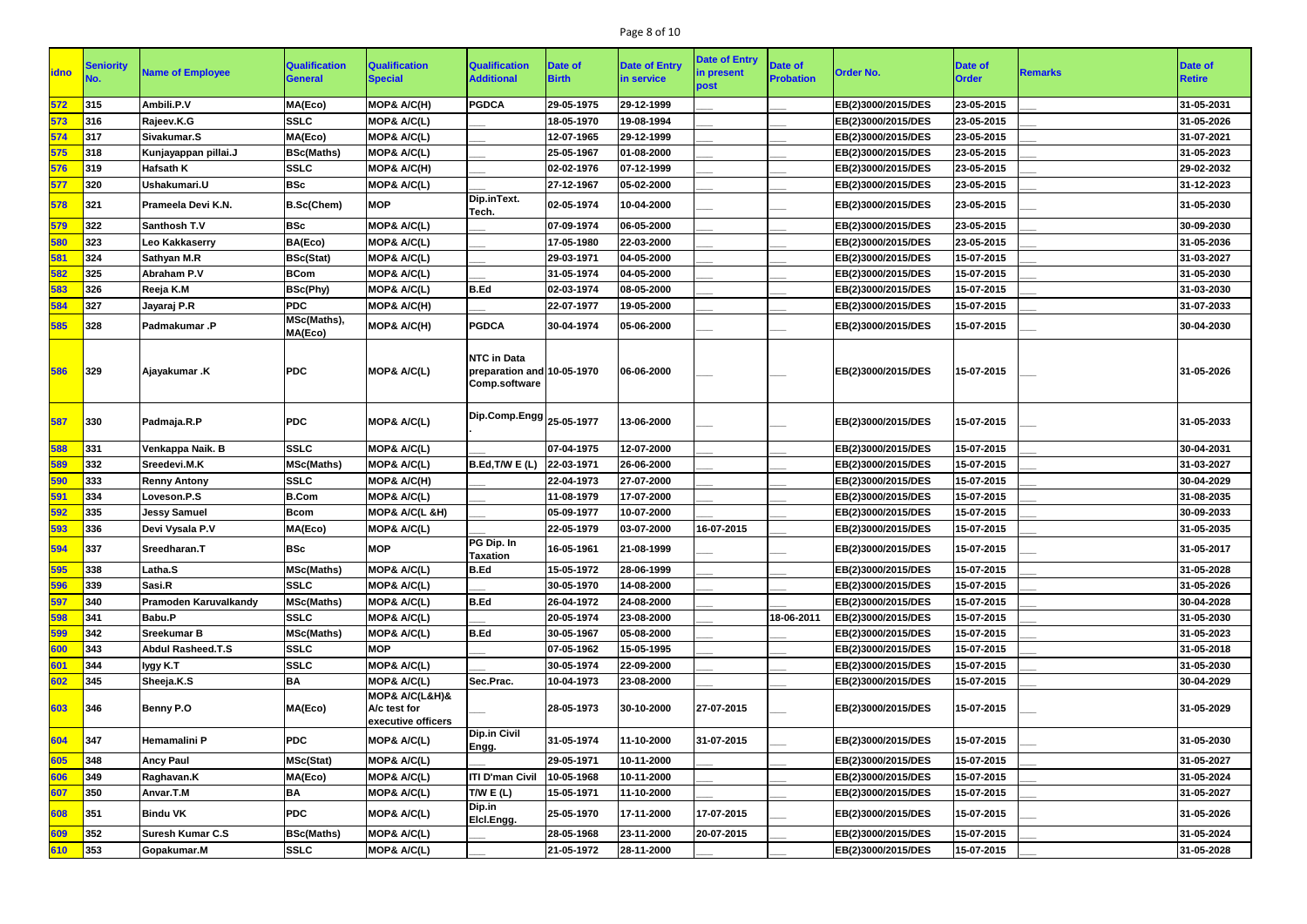# Page 9 of 10

| <b>idno</b> | Seniority | <b>Name of Employee</b>   | <b>Qualification</b><br><b>General</b> | <b>Qualification</b><br><b>Special</b> | <b>Qualification</b><br><b>Additional</b>            | Date of<br><b>Birth</b> | <b>Date of Entry</b><br>in service | <b>Date of Entry</b><br>in present<br>post | <b>Date of</b><br><b>Probation</b> | <b>Order No.</b>   | <b>Date of</b><br><b>Order</b> | <b>Remarks</b>         | Date of<br><b>Retire</b> |
|-------------|-----------|---------------------------|----------------------------------------|----------------------------------------|------------------------------------------------------|-------------------------|------------------------------------|--------------------------------------------|------------------------------------|--------------------|--------------------------------|------------------------|--------------------------|
| 611         | 354       | Rajan.R                   | BA                                     | MOP& A/C(L)                            | <b>Office</b><br><b>Automation&amp;</b><br>Internet. | 05-05-1970              | 14-12-2000                         |                                            |                                    | EB(2)3000/2015/DES | 15-07-2015                     |                        | 31-05-2026               |
| 612         | 355       | Unni.R                    | <b>PDC</b>                             | MOP A/C(L)                             |                                                      | 09-12-1980              | 24-11-2000                         |                                            |                                    | EB(2)3000/2015/DES | 15-07-2015                     |                        | 31-12-2036               |
| 613         | 356       | Sheela P.I                | <b>SSLC</b>                            | MOP& A/C(L)                            |                                                      | 29-03-1964              | 17-01-2001                         |                                            |                                    | EB(2)3000/2015/DES | 15-07-2015                     |                        | 31-03-2020               |
| 614         | 357       | Suresh. K                 | <b>BSc(Maths)</b>                      | MOP& A/C(L)                            | B.Ed                                                 | 17-05-1973              | 24-01-2001                         |                                            |                                    | EB(2)3000/2015/DES | 15-07-2015                     |                        | 31-05-2029               |
| 615         | 358       | Aji Kumar.G               | <b>THSLC</b>                           | MOP& A/C(L)                            |                                                      | 30-05-1975              | 24-01-2001                         |                                            |                                    | EB(2)3000/2015/DES | 15-07-2015                     |                        | 31-05-2031               |
| 616         | 359       | <b>Bindhu .G</b>          | <b>SSLC</b>                            | <b>MOP</b>                             |                                                      | 18-02-1971              | 19-07-1999                         |                                            |                                    | EB(2)3000/2015/DES | 15-07-2015                     |                        | 28-02-2027               |
| 617         | 360       | <b>Thanu Kariankandy</b>  | <b>MSc(Stat)</b>                       | MOP& A/C(L)                            |                                                      | 15-05-1971              | 02-08-2000                         |                                            |                                    | EB(2)3000/2015/DES | 15-07-2015                     |                        | 31-05-2027               |
| 618         | 361       | Anitha G S                | <b>BSc(Maths)</b>                      | MOP& A/C(L)                            |                                                      | 24-10-1961              | 01-02-2001                         |                                            |                                    | EB(2)3000/2015/DES | 15-07-2015                     |                        | 31-10-2017               |
| 619         | 362       | <b>Suresh S</b>           | <b>BSc</b>                             | MOP& A/C(L)                            | B.Ed                                                 | 20-05-1972              | 31-01-2001                         |                                            |                                    | EB(2)3000/2015/DES | 15-07-2015                     |                        | 31-05-2028               |
| 620         | 363       | Vijayan G                 | <b>SSLC</b>                            | <b>MOP</b>                             |                                                      | 06-05-1969              | 05-02-2001                         |                                            |                                    | EA (1) 2600/06/DES | 19-09-2006                     |                        | 31-05-2025               |
| 621         | 364       | Sabu.T                    | <b>BCom</b>                            | MOP& A/C(L)                            | <b>Dip.in Civil</b><br>Engg., T/W                    | 28-05-1970              | 20-02-2001                         |                                            |                                    | EB(2)3000/2015/DES | 17-09-2015                     |                        | 31-05-2026               |
| 622         | 365       | <b>Suresh Kumar J</b>     | <b>PDC</b>                             | MOP& A/C(H)                            | E(H)                                                 | 07-05-1969              | 19-03-2001                         | 28-09-2015                                 |                                    | EB(2)3000/2015/DES | 17-09-2015                     |                        | 31-05-2025               |
| 623         | 366       | <b>Naushad N</b>          | <b>BSc(Maths)</b>                      | MOP& A/C(L)                            |                                                      | 29-05-1965              | 12-03-2001                         | 23-09-2015                                 |                                    | EB(2)3000/2015/DES | 17-09-2015                     |                        | 31-05-2021               |
| 624         | 367       | Sabu T S                  | <b>BSc(Maths)</b>                      | MOP& A/C(L)                            |                                                      | 07-05-1970              | 15-03-2001                         |                                            |                                    | EB(2)3000/2015/DES | 17-09-2015                     |                        | 31-05-2026               |
| 625         | 368       | Rajeev K                  | <b>BCom</b>                            | MOP& A/C(H)                            |                                                      | 12-05-1971              | 21-03-2001                         |                                            |                                    | EA (1)2600/06/DES  | 19-09-2006                     | OD as RA/SI/EO(P&M)    | 31-05-2027               |
| 626         | 369       | Murali kumar.P.A          | <b>BCom</b>                            | MOP& A/C(H)                            | T/W(L)                                               | 18-04-1965              | 12-02-1996                         |                                            |                                    | EA (1)2600/06/DES  | 19-09-2006                     | OD as RA/SI/EO(P&M)    | 30-04-2021               |
| 627         | 370       | Anil kumar C              | <b>BCom</b>                            | MOP& A/C(L&H)                          |                                                      | 30-05-1971              | 29-03-2001                         |                                            |                                    | EA (1)2600/06/DES  | 19-09-2006                     | OD as RA/SI/EO(P&M)    | 31-05-2027               |
| 628         | 371       | Satheesh kumar.M.S        | <b>THSLC</b>                           | <b>MOP&amp; A/C(L&amp;H)</b>           | Dip.in<br>Mech.Engg.                                 | 22-04-1972              | 06-04-2001                         |                                            |                                    | EA (1)2600/06/DES  | 19-09-2006                     | OD as RA/SI/EO(P&M)    | 30-04-2028               |
| 629         | 372       | Unnikrishnan P            | <b>PDC</b>                             | MOP& A/C(L)                            |                                                      | 21-08-1973              | 30-03-2001                         |                                            |                                    | EA (1)2600/06/DES  | 19-09-2006                     | OD as RA/SI/EO(P&M)    | 31-08-2029               |
| 630         | 373       | Jose C Jacob              | <b>JTSLC</b>                           | MOP& A/C(L)                            | T/W E(L)                                             | 20-04-1969              | 21-05-2001                         |                                            |                                    | EA (1)2600/06/DES  | 19-09-2006                     | OD as RA/SI/EO(P&M)    | 30-04-2025               |
| 631         | 374       | <b>Mini M M</b>           | <b>BSc(Maths)</b>                      | <b>MOP&amp; A/C(L&amp;H)</b>           |                                                      | 30-05-1971              | 22-05-2001                         |                                            |                                    | EA (1)2600/06/DES  | 19-09-2006                     | OD as RA/SI/EO(P&M)    | 31-05-2027               |
| 632         | 375       | Saji C K                  | <b>SSLC</b>                            | MOP& A/C(L)                            |                                                      | 12-06-1970              | 30-04-2001                         |                                            |                                    | EA (1)2600/06/DES  | 19-09-2006                     | OD as RA/SI/EO(P&M)    | 30-06-2026               |
| 633         | 376       | Manoj K                   | <b>MSc(Maths)</b>                      | MOP& A/C(L)                            | <b>B.Ed, PGDCA</b>                                   | 31-05-1974              | 18-04-2001                         |                                            |                                    | EA (1)2600/06/DES  | 19-09-2006                     | OD as RA/SI/EO(P&M)    | 31-05-2030               |
| 634         | 377       | Jayesh K                  | <b>BSc(Stat)</b>                       | MOP& A/C(L)                            |                                                      | 30-05-1975              | 30-04-2001                         |                                            |                                    | EA (1)2600/06/DES  | 19-09-2006                     | OD as RA/SI/EO(P&M)    | 31-05-2031               |
| 635         | 378       | Saleem P P                | <b>BSc</b>                             | MOP& A/C(L)                            |                                                      | 12-08-1968              | 14-05-2001                         |                                            |                                    | EA (1)2600/06/DES  | 19-09-2006                     | OD as RA/SI/EO(P&M)    | 31-08-2024               |
| 636         | 379       | Unnikrishnan PK           | <b>SSLC</b>                            | <b>MOP</b>                             |                                                      | 25-05-1973              | 14-05-2001                         |                                            |                                    | EA (1)2600/06/DES  | 19-09-2006                     | OD as RA/SI/EO(P&M)    | 31-05-2029               |
| 637         | 380       | <b>Sunitha M R</b>        | <b>BSc(Maths)</b>                      | MOP& A/C(L)                            |                                                      | 10-04-1972              | 14-05-2001                         |                                            |                                    | EA (1)2600/06/DES  | 19-09-2006                     | OD as RA/SI/EO(P&M)    | 30-04-2028               |
| 638         | 381       | Sadasivan N A             | <b>BSc(Maths)</b>                      | MOP& A/C(L)                            |                                                      | 30-04-1962              | 28-05-2001                         |                                            |                                    | EA (1)2600/06/DES  | 19-09-2006                     | OD as RA/SI/EO(P&M)    | 30-04-2018               |
| 639         | 382       | Vijayalekshmi.P           | <b>BSc(Maths)</b>                      | MOP& A/C(L)                            |                                                      | 25-05-1972              | 18-05-2001                         |                                            |                                    | EA (1)2600/06/DES  | 19-09-2006                     | OD as RA/SI/EO(P&M)    | 31-05-2028               |
| 640         | 383       | Maya Devi.A               | <b>BCom</b>                            | MOP & A/C (L)                          | T/W Eng,<br>$(L&H),$ Mal $(L)$                       | 03-04-1970              | 28-11-1997                         | 23-02-2004                                 |                                    | EB(3)1117/04/DES   | 20-02-2004                     | <b>OD AS UD TYPIST</b> | 30-04-2026               |
| 641         | 384       | Geetha Sukumaran          | <b>BSc(Maths)</b>                      | <b>MOP&amp; A/C(L&amp;H)</b>           |                                                      | 16-12-1975              | 01-06-2001                         |                                            |                                    | EA (1)2600/06/DES  | 19-09-2006                     | OD as RA/SI/EO(P&M)    | 31-12-2031               |
| 642         | 385       | <b>Abdul Salim V K</b>    | BA(Eco)                                | MOP& A/C(L)                            |                                                      | 20-04-1974              | 28-05-2001                         |                                            |                                    | EA (1)2600/06/DES  | 21-12-2006                     | OD as RA/SI/EO(P&M)    | 30-04-2030               |
| 643         | 386       | <b>Abdul Kareem A</b>     | <b>BSc(Maths)</b>                      | MOP&A/C(L)                             | B.Ed                                                 | 14-02-1970              | 11-06-2001                         |                                            |                                    | EA (1)2600/06/DES  | 21-12-2006                     | OD as RA/SI/EO(P&M)    | 28-02-2026               |
| 644         | 387       | Biju T D                  | <b>BSc(Maths)</b>                      | MOP& A/C(L)                            |                                                      | 25-05-1972              | 16-06-2001                         |                                            |                                    | EA (1)2600/06/DES  | 21-12-2006                     | OD as RA/SI/EO(P&M)    | 31-05-2028               |
| 645         | 388       | Jagadeesh Babu A P        | <b>PDC</b>                             | MOP& A/C(L)                            |                                                      | 30-05-1972              | 09-07-2001                         |                                            |                                    | EA (1)2600/06/DES  | 21-12-2006                     | OD as RA/SI/EO(P&M)    | 31-05-2028               |
| 646         | 389       | Unnikrishnan TK           | <b>BSc(Stat)</b>                       | <b>MOP A/C(L)</b>                      | <b>PGDCA</b>                                         | 27-04-1971              | 16-06-2001                         |                                            |                                    | EA (1)2600/06/DES  | 21-12-2006                     | OD as RA/SI/EO(P&M)    | 30-04-2027               |
| 647         | 390       | Rajesh K J                | <b>PDC</b>                             | MOP& A/C(L)                            | Dip.in Civil<br>Engg.                                | 30-12-1974              | 16-06-2001                         |                                            |                                    | EA (1)2600/06/DES  | 21-12-2006                     | OD as RA/SI/EO(P&M)    | 31-12-2030               |
| 648         | 391       | Joji K John               | <b>SSLC</b>                            | MOP& A/C(L)                            |                                                      | 15-05-1977              | 23-07-2001                         |                                            |                                    | EA (1)2600/06/DES  | 21-12-2006                     | OD as RA/SI/EO(P&M)    | 31-05-2033               |
| 649         | 392       | <b>Chithra.T</b>          | <b>MSc (Maths)</b>                     | MOP& A/C(L)                            | T/W<br>Eng(H), Mal(L)                                | 04-05-1974              | 25-06-2001                         | 20-02-2004                                 |                                    | EB(3)1117/04/DES   | 20-02-2004                     | OD AS UD TYPIST        | 31-05-2030               |
| 650         | 393       | <b>Sreekumar G</b>        | <b>BSc</b>                             | MOP& A/C(L)                            |                                                      | 30-05-1972              | 21-06-2001                         |                                            |                                    | EA (1)2600/06/DES  | 21-12-2006                     | OD as RA/SI/EO(P&M)    | 31-05-2028               |
| 651         | 394       | Sadasivan Nair V          | <b>BSc(Maths)</b>                      | MOP& A/C(L&H)                          | PGDCA, T/W<br>E(H), M(L), S/H                        | 05-04-1974              | 11-06-2001                         |                                            |                                    | EA (1)2600/06/DES  | 21-12-2006                     | OD as RA/SI/EO(P&M)    | 30-04-2030               |
| 652         | 395       | <b>Santhosh Kumar K.S</b> | <b>SSLC</b>                            | MOP& A/C(L)                            |                                                      | 30-05-1973              | 19-01-2000                         |                                            |                                    | EA (1)2600/06/DES  | 29-06-2006                     |                        | 31-05-2029               |
| 653         | 396       | Jayakumar T               | MA(Eco)                                | <b>MOP&amp; A/C(L&amp;H)</b>           |                                                      | 31-05-1968              | 20-06-2001                         |                                            |                                    | EA (1)2600/06/DES  | 21-12-2006                     |                        | 31-05-2024               |
| 654         | 397       | Sofi F                    | <b>MSc(Maths)</b>                      | MOP& A/C(L)                            |                                                      | 20-04-1972              | 01-08-2001                         |                                            |                                    | EA (1)2600/06/DES  | 21-12-2006                     |                        | 30-04-2028               |